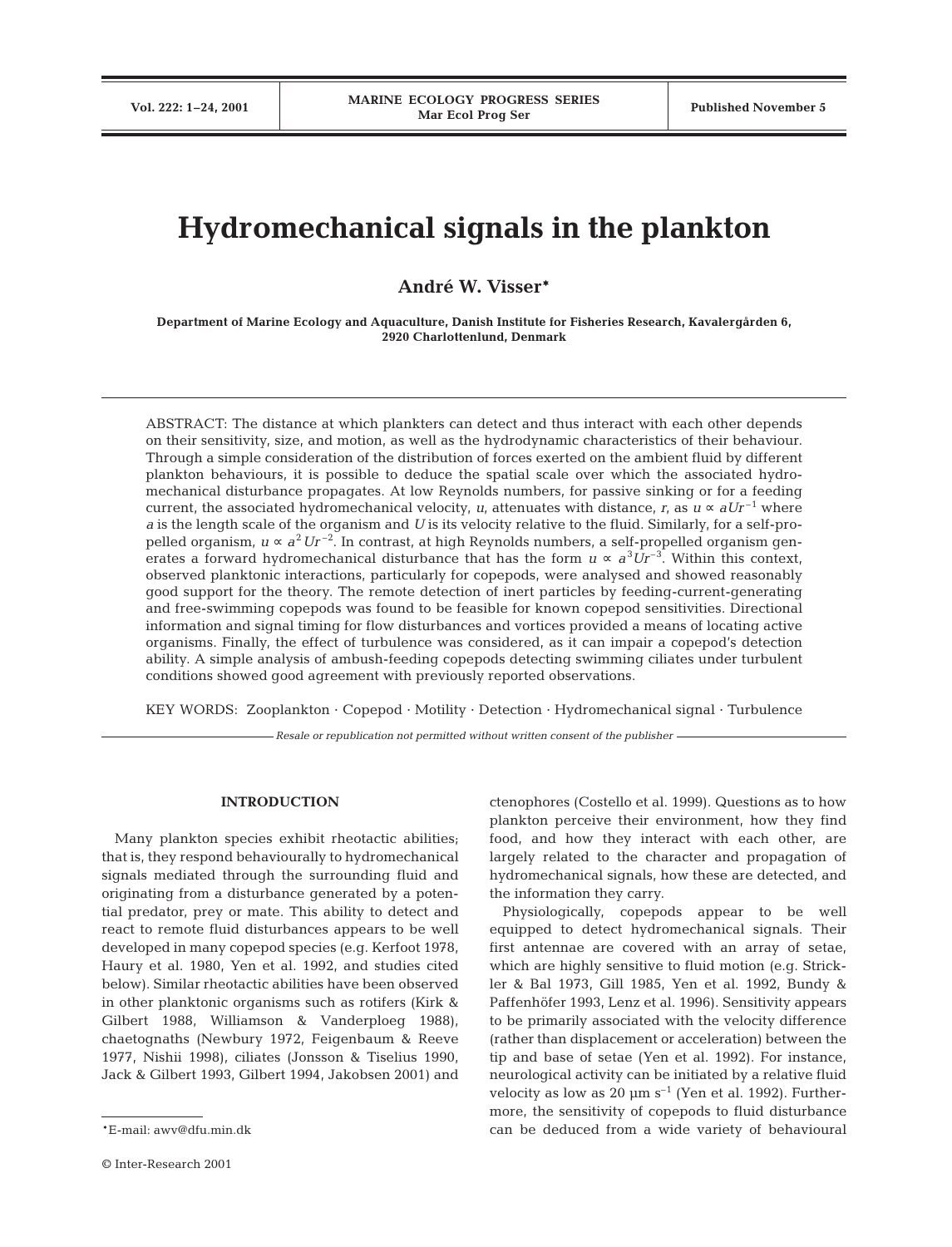studies. Chief amongst these is the escape reaction many copepods exhibit in response to the remote detection of a potential predator. Such studies include artificially generated fluid disturbances, e.g. siphon flows (Singarajah 1969, Fields & Yen 1997b, Viitasalo et al. 1998, Kiørboe et al. 1999), translating bodies (Haury et al. 1980), oscillating bodies (Lenz & Hartline 1999), oscillating chambers, couette shear and fluid rotation (Kiørboe et al. 1999), as well as natural fluid disturbances, e.g. copepod feeding currents (Fields & Yen 1997a) and an approaching fish larva (Viitasalo et al. 1998). Other behavioural studies also suggest a response to hydromechanical signals. For instance, Doall et al. 1998) observed male copepods homing in on the swimming signal of females in the last phase of mate pursuit. Likewise, van Duren et al. (1998) suggested that female *Temora longicornis* advertise their position to potential mates through hydromechanical signals. Similarly, Svensen & Kiørboe 2000) reported the remote detection of swimming dinoflagellates by an ambush-feeding cyclopoid copepod, and Williamson (1987) and Williamson & Vanderploeg (1988) reported observations of remote detection of rotifers by diaptomid copepods and vice versa. Copepods are also able to detect and react to turbulence, and change their behaviour accordingly (Costello et al. 1990, Marrasé et al. 1990, Caparroy et al. 1998, Hwang et al. 2000). Escape jumps triggered by the detection of a hydromechanical signal can themselves alert a predatory copepod to the presence of a prey and initiate an attack (Williamson & Vanderploeg 1988, Yen & Strickler 1996). Finally, there is some evidence to suggest that copepods can remotely detect inert particles (i.e. non-motile and chemically neutral) entrained into their feeding current (Buskey 1984, Gill & Poulet 1988, Vanderploeg et al. 1990) or approached by a free-swimming copepod (Bundy et al. 1998).

In contrast to neurological sensitivity, the threshold velocity required to elicit a behavioural response is typically higher. For instance, in a series of experiments, Kiørboe et al. (1999) show that the escape reaction of *Acartia tonsa* females (equivalent spherical radius 230 µm) is consistently initiated when the deformation-induced velocity difference at their antennular tips is  $130 \pm 30$  µm s<sup>-1</sup>. This is comparable to direct measurements of 'rapid swim' reactions elicited in a calanoid copepod, *Undinula vulgaris*, at 36 to 86 µm s–1 (Lenz & Hartline 1999). A summary of escape experiments (Kiørboe et al. 1999) indicates that the escape threshold signal varies considerably, and is often much higher (10 to 100×) than those quoted here. The threshold velocity required to elicit an attack response has been less well documented, although Kiørboe et al. (1999) deduced that the threshold sensitivity of *Oithona similis* in attacking motile prey is of the order

of 40  $\mu$ m s<sup>-1</sup>. Given the current understanding of copepod sensitivity, I assume throughout this work, that the primary stimulus eliciting a response in a copepod is a velocity difference between its solid body and a seta positioned along its antennae. The detection mechanism for other zooplankton species such as ciliates is different, and may depend on other characteristics of the flow field. Furthermore, different setae positioned along copepods' antennae appear to be sensitive to different components of velocity disturbance (Yen et al. 1992). While I will briefly consider this aspect, I will in general assume that detection is independent of directional information of the flow perturbation.

How an organism moves through water depends on the forces that act on it. Primarily these are buoyancy, thrust and drag. Of these, thrust and drag act not only on the organism, but also on the fluid, producing hydromechanical disturbances that spread out from the moving organism. For those unfamiliar with hydrodynamics, an excellent starting point for understanding the fluid physics relevant for plankton can be found in both Denny (1993) and Vogel (1994). In general, the strength of the hydromechanical disturbance depends on the size and speed of the moving organism. In this work I will try to promote 2 ideas: firstly that the spatial pattern of the hydromechanical signal generated by a moving organism is different for different classes of motility (e.g. passive sinking, uniform swimming, rapid jump); secondly that the spatial scale, together with a plankter's sensitivity, can be used to determine its reaction distance to other organisms with relative motion (e.g. potential prey, mate or predator). In this way, I seek to quantify the potential transfer of information to and from moving organisms disturbing their fluid environment.

The dependence of reaction distance on an organism's motile characteristics has direct implications on encounter rate. Following Evans (1989), the rate,  $Z_{pq}$ , at which a plankter p reacts to a planktonic prey (or mate, or predator) q with concentration  $c<sub>q</sub>$  is given by

$$
Z_{pq} = c_q \pi R_{pq}^2 (u_p^2 + u_q^2 + 2w^2)^{1/2}
$$
 (1)

where  $u_p$  and  $u_q$  are the swimming velocity of  $p$  and  $q$ respectively, *w* is the turbulent velocity scale, and  $R_{pq}$  is the reception distance of p on q. However,  $R_{pq}$  is not invariant, but depends, amongst other things, on the behavioural aspects of the encounter. In general, this can be written as  $R_{pq}(s_p, u_p, u_q, w)$ . That is, the reaction distance is a function of the plankter's sensitivity  $s_p$ , its own motion as well as that of its encounter partner q, and the turbulent velocity *w*. While some of these functional dependencies are not immediately obvious, I will try to demonstrate their influence in the sections that follow. Thus, all other things being equal, a plankter's encounter rate with a motile prey is higher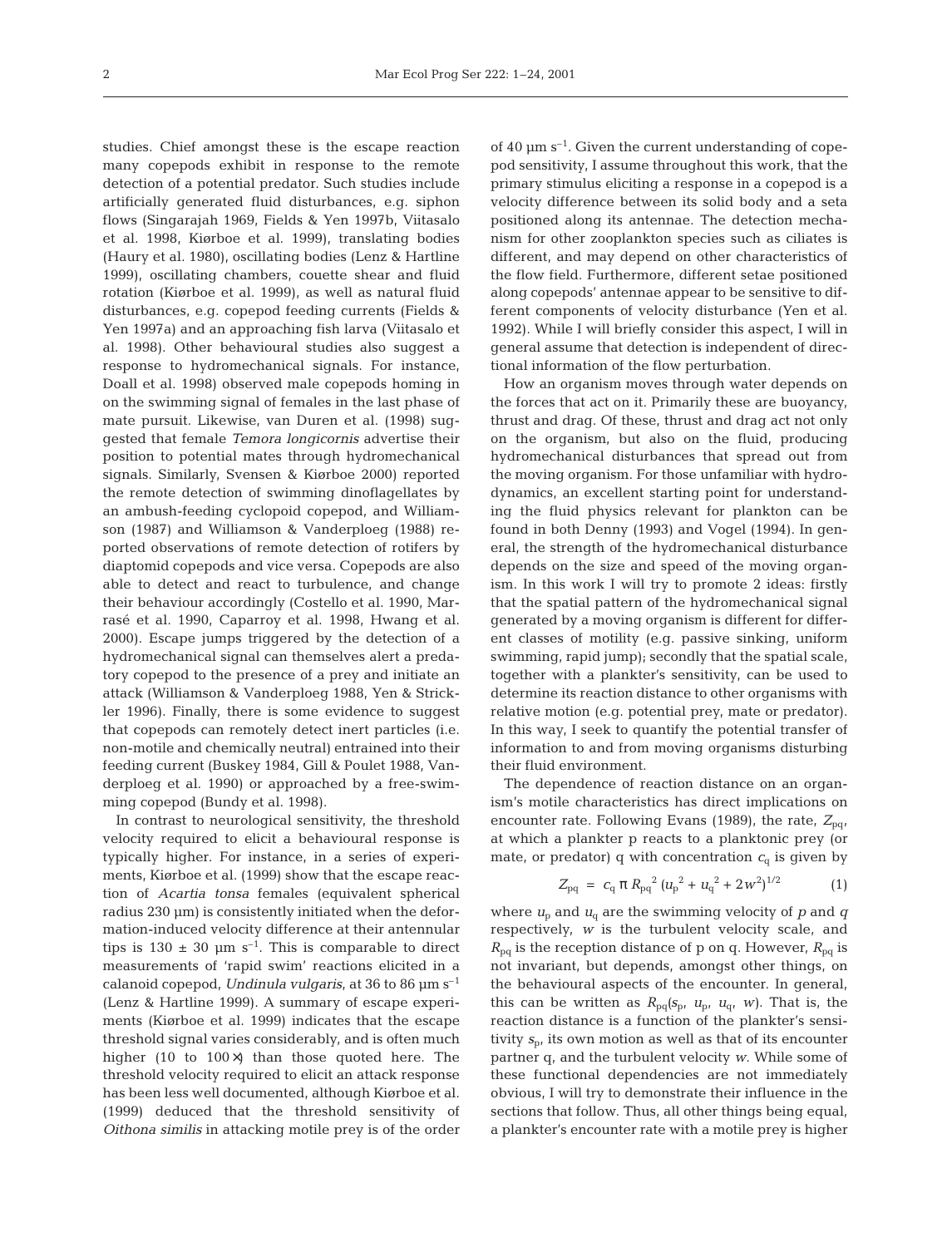than that with a passive prey because of 2 factors: firstly, through the increased relative motion, and secondly because a motile prey is hydromechanically more conspicuous, leading to a greater reaction radius  $R_{pq}$ .

The specific hydromechanical disturbance generated by a plankter depends on the sum of the forces it exerts on the fluid, their spatial distribution, the boundary conditions imposed by the solid body of the plankter, and the Reynolds number regime in which the flow is generated. This latter is formally defined as:  $Re = \rho L U/\mu$ , where  $\rho$  is the density of the fluid, *L* is the length scale of the body, *U* is its velocity relative to the fluid, and  $\mu$  is the dynamic viscosity of the fluid (e.g. Denny 1993, Vogel 1994). This gives the ratio of the inertial to viscous forces operating on the fluid, and it is noteworthy that *Re* covers many decades (e.g. Yen  $2000$ )—from  $O(10^3)$  for a copepod escape jump (inertia dominates), to  $O(10^{-3})$  for a phytoplankton cell imbedded in a copepod feeding current where viscosity dominates. This large range in *Re* means that different dynamical descriptions must be considered. The strategy of the present study was to examine the dynamics at the 2 extremes, for  $Re \rightarrow 0$  (viscous), and for  $Re \rightarrow \infty$ (inertial). These are known as the Stokes and Eulerian regimes respectively.

The first limit concerns Stokes (or creeping) flow, for which exact analytical solutions can often be found for flow induced by simple force distributions and body shapes. Furthermore, because the dynamics governing Stokes flow are linear, methods can be easily adapted for more complex systems by adding solutions together. With regard to the hydrodynamics relevant for zooplankton, this principal has been applied in both analytic (Childress et al. 1987) and computer (Jiang et al. 1999) models. Formally, however, Stokes flow is valid only for very low Reynolds number. It is somewhat surprising then, that for 3-dimensional bodies, Stokes flow solutions compare favourably, at least in bulk characteristics such as drag, with observations up to *Re* = 1, with appreciable deviations only appearing at *Re* > 10 (Batchelor 1967, Vogel 1994). Furthermore, where more exact solutions at finite *Re* have been found, the Stokes flow solution generally appears as a first-order approximation.

At the other extreme (*Re* > 10), where the process is inertial in character, the laminar boundary layer theory can be applied. This is widely used in aerodynamics, and assumes that viscosity is only important in a thin laminar layer immediately adjacent to a translating body. Beyond this, the flow is inertial, and is governed only by continuity and the conservation of momentum. This type of flow has a strong fore-aft asymmetry. Momentum and vorticity generated in the laminar boundary layer is shed downstream of the

moving body, and the wake becomes turbulent at about *Re* > 100. In front of the moving body, however, the flow is undisturbed and remains laminar at these and even higher Reynolds numbers. This can be seen in photos of the flow upstream of a sphere, as shown by Batchelor 1967: his Fig. 4. 12. 1). In several instances, it is the characteristics of the upstream flow that is important for plankton interactions.

The flow field associated with any translating 3D body will always have characteristics of both the Stokes and Eulerian regimes. Sufficiently close to the body viscosity will dominate, and sufficiently far away viscosity becomes less important and inertia tends to dominate. The distance at which this transition takes place is the boundary layer thickness:  $δ = LRe^{-1/2}$ . As a rule of thumb, for reaction events outside of the wake, a comparison of the reaction distance, *R*, with the boundary layer thickness gives a good indication of the relevant regime: *R* < δ for Stokes regime and *R* > δ for Eulerian regime.

This work is primarily concerned with the scale of the hydromechanical signal generated by different motile behaviours of plankton. Specifically, given known mechano-sensitivities for either neurological or behavioural responses, the feasibility of mechanoreception as a means of remote detection for differing behavioural classes is explored. The specific types of behaviour and processes considered in this work were of: (1) a passive particle in a deforming flow, e.g. a phytoplankton cell entrained in a feeding current or approached by a free-swimming copepod; (2) an eccentric (i.e. bottom-heavy) particle in a rotating flow, e.g. a nauplius entrained in a feeding current; (3) a sinking particle, e.g. faecal pellet; (4) a feeding current, e.g. as produced by calanoid copepods, ciliates and bivalve larvae; (5) constant swimming at low *Re*, e.g. of ciliates, nauplii, rotifers; (6) beating of feeding appendages; (7) constant swimming at high *Re*, e.g. fish larvae; (8) a rapid jump, e.g. copepod escape reaction.

These have been arranged in approximate order of increasing *Re*. I approach the analysis of (1) to (5) with respect to Stokes flow, utilising the multipole expansion, an especially instructive tool for analysing such flows directly from the balance of forces and boundary conditions. The acoustics of beating appendages (6) must allow for the slight but finite compressibility of water, which imposes a speed (the speed of sound) at which pressure disturbances propagate. While it has never been demonstrated that copepods can 'hear' (i.e. are sensitive to pressure fluctuations), there are associated velocity fluctuations that can potentially be felt. Finally, a rapid jump such as in a copepod's escape response (8) is inherently an inertial process. In the simplest case, the copepod applies a single powerful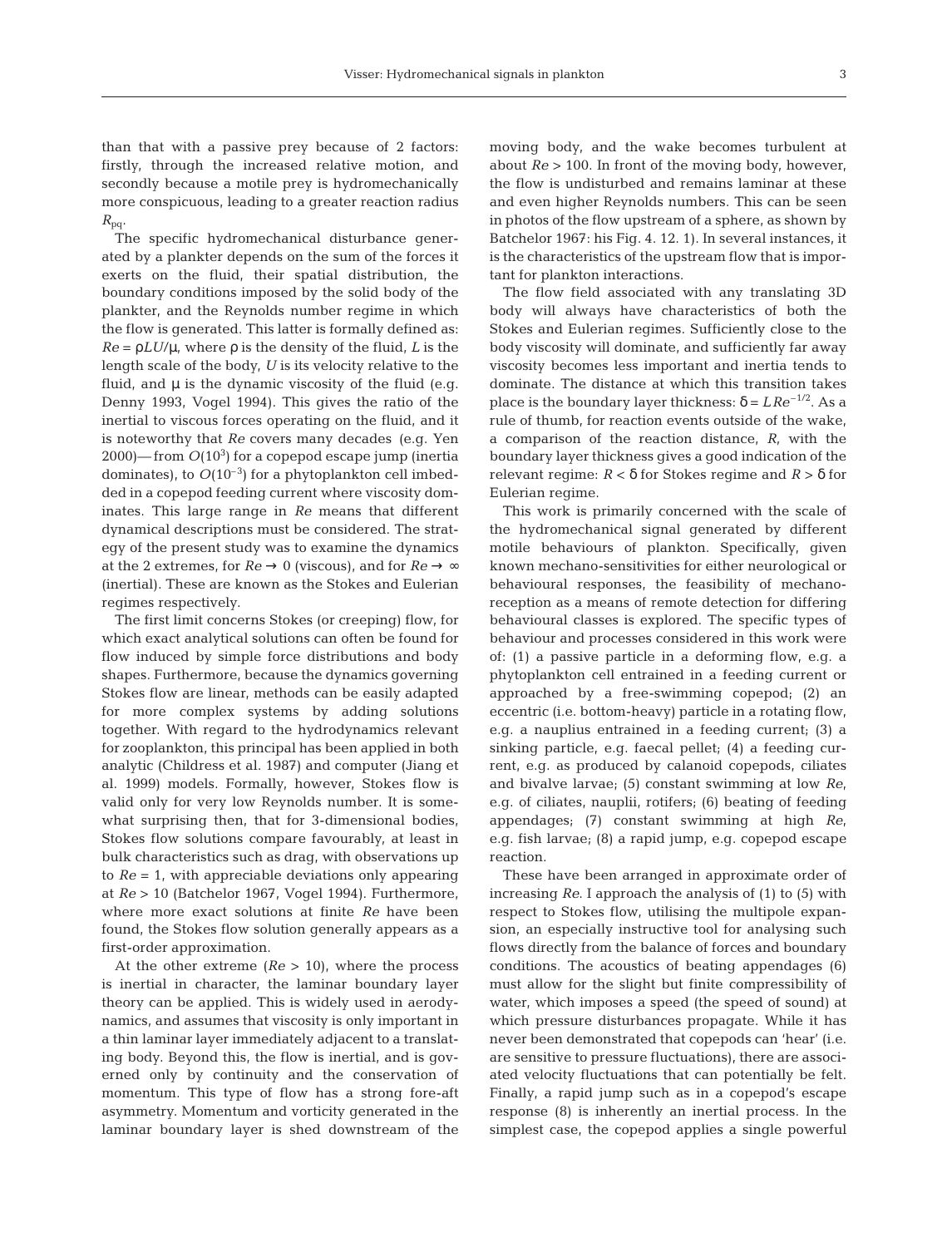

Fig. 1. Stream functions associated with (a) the stokeslet, (c) the stresslet, (d) the rotlet and (f) the potential dipole. Isotachs (lines of equal speed) are shown by dashed lines. Stream functions for the 3 cases (a, c and f) are given in Table 1. (b) General dipole, where forces *F* and –*F* are equal and opposite, and separated by the vector *b*. When  $\alpha = 0^{\circ}$ , rotlet component disappears and the flow field corresponds to stresslet in (c); when  $\alpha = 90^{\circ}$ , the dipole flow consists of a stresslet similar to that in (c) and a rotlet flow as in (d). Source and sink in (e) produce the potential dipole flow in (f)

impulse of momentum to the fluid, propelling itself forward and expelling a vortex in its wake. The copepod glides under its own inertia and eventually comes to

rest as drag dampens its motion.

## **STOKES FLOW SOLUTIONS**

A large class of plankton motility falls into the low Reynolds number (Stokes) regime. Indeed, the definition of plankton, being at the mercy of ambient currents, presupposes that their inherent inertia can usually be ignored. In this section we summarise a means

of estimating the Stokes flow associated with force distributions. We then apply this approach to idealised cases pertinent to remote detection in the plankton.

## **Multipole expansion**

The simplest flow field in the Stokes regime is that associated with a single force, *F*, acting on a fluid at a fixed point. The velocity field associated with this force is given by:

$$
\mathbf{u}_{\text{stokes}}(\mathbf{r}, \mathbf{F}) = \frac{1}{8\pi\mu} \left( \frac{\mathbf{F}}{r} + \frac{\mathbf{r}(\mathbf{F} \cdot \mathbf{r})}{r^3} \right) \tag{2}
$$

where  $\mu$  is the dynamic viscosity, **r** is a general point in the field, and  $r = |\mathbf{r}|$  is the distance from the location where force *F* is applied (e.g. Lighthill 1975, Childress 1981, Kim & Karrila 1991, Leal 1992). The associated stream function,  $\psi_{\text{stokes}}$  (Table 1) helps to visualise this flow field (Fig. 1a). Streamlines converge towards the origin, indicating that fluid accelerates as it approaches, and decelerates as it moves away from the applied force. In addition, a broad tube of fluid is dragged parallel to the force by the effects of viscosity.

This flow field (Eq. 2) is termed a stokeslet in recognition of its fundamental nature. Because the dynamics of Stokes flows are linear, in principal any Stokes flow can be constructed by adding stokeslets together. This approach has been used in analysing for instance, flagellated swimming (Lighthill 1975, Childress 1981) and the generation of feeding currents (Childress et al. 1987, Jiang et al. 1999). For simple body shapes and force distributions, the flow field can also be modelled

Table 1. Stream functions associated with selected multipoles, expressed as spherical polar coordinates *(r*,θ,φ; Fig. 2). Stream function is mathematical description of stream lines which trace the path of fluid fluid in a laminar flow. The selected flow fields are axially symmetric with respect to the azimuthal coordinated φ. The components of the associated velocity field are  $u_r$  in the radial direction and  $u_\theta$  tangental direction (i.e. parallel to the unit vectors  $\hat{r}$  and  $\hat{\theta}$ , respectively, in Fig. 2). See 'Stokes flow solutions', 1st subsection, for explanation of terms

| Term                                                                                                                                                                                                                           | Definition                                                       |
|--------------------------------------------------------------------------------------------------------------------------------------------------------------------------------------------------------------------------------|------------------------------------------------------------------|
| $\begin{array}{l} \psi_{\textrm{stokes}} = \frac{3}{4} U a r \sin^2\theta\\ \psi_{\textrm{stress}} = -\frac{3}{2} U a^2 \cos\theta \sin^2\theta\\ \psi_{\textrm{potdip}} = \frac{-1}{2} U a^3 r^{-1} \sin^2\theta \end{array}$ | Stokeslet<br>Stresslet<br>Potential dipole<br>(force quadrapole) |
| $u_r = \frac{1}{r^2 \sin \theta} \frac{\partial \psi}{\partial \theta}$                                                                                                                                                        | Radial velocity                                                  |
| $u_{\theta} = \frac{1}{r \sin \theta} \frac{\partial \psi}{\partial r}$                                                                                                                                                        | Tangential velocity                                              |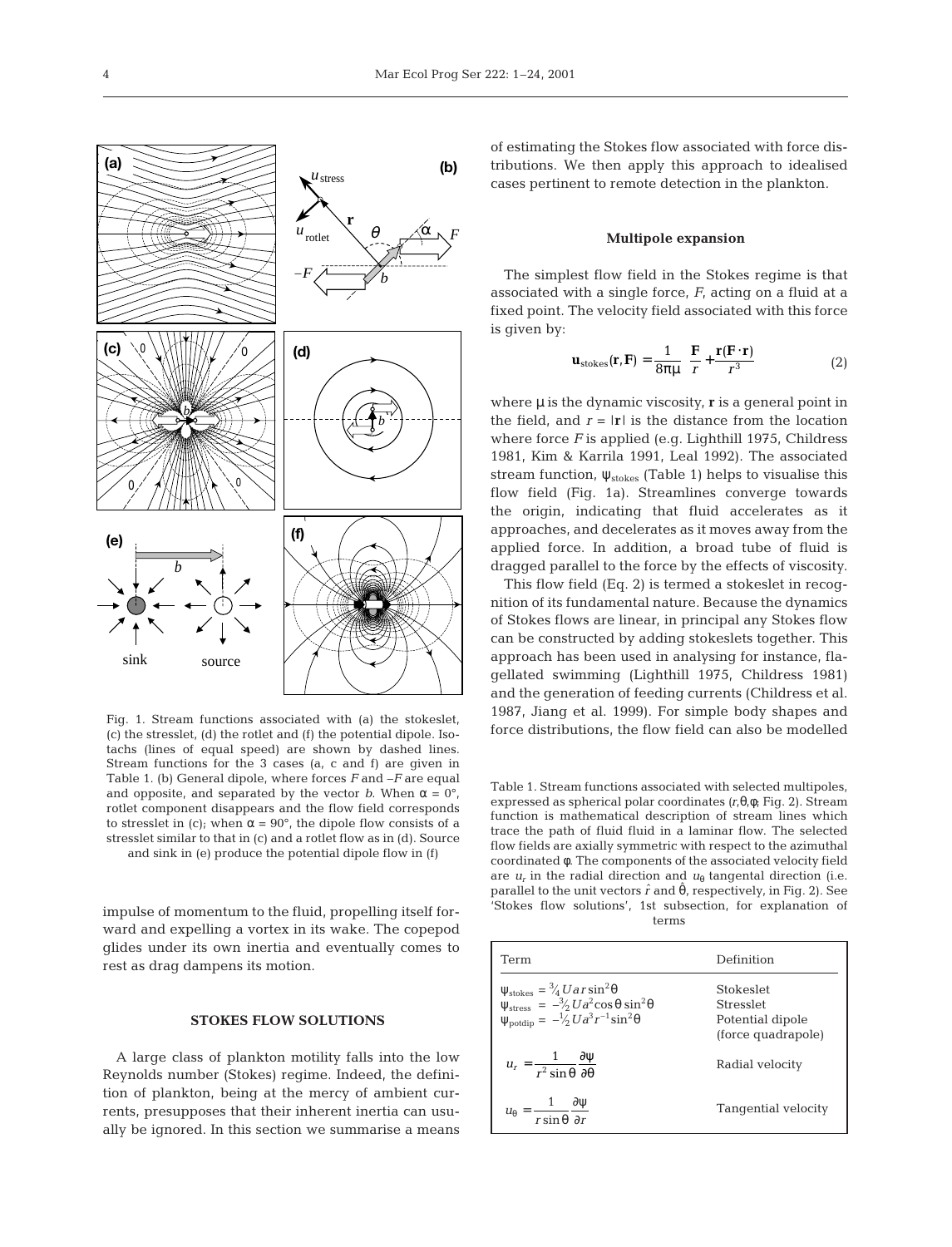by a Taylor expansion of a stokeslet at the geometric centre of a body, and evaluated on its surface. This leads to the so-called multipole expansion of Stokes flows (e.g. Kim & Karrila 1991, Leal 1992), whereby the flow is considered as the superposition of successively higher order 'poles' such that their sum conforms to the appropriate dynamics and boundary conditions. The term 'pole' is borrowed from classical electromagnetism where, for instance, the magnetic field associated with the north and south poles of a magnet is described by a magnetic (potential) dipole. In the present context, the pole hierarchy enumerates the forces acting on the fluid, i.e. the monopole arises from a single force and is equivalent to the stokeslet. Two forces gives rise to a dipole, 4 to a quadrapole and so forth. In general, the velocity field, *un*, associated with successively higher 'poles' scales as:

$$
u_n \approx U \left(\frac{a}{r}\right)^n \text{ for } n \ge 1 \tag{3}
$$

where *U* is a velocity scale (e.g. swimming speed, feeding current velocity, settling velocity), *a* is a length scale (e.g. size of the plankter), *r* is radial distance from the origin of the disturbance, and *n* corresponds to the  $2^{n-1}$  pole. The fact that this expansion is valid for  $n \ge 1$ reflects the physical constraint that the fluid disturbance vanishes at  $r \rightarrow \infty$ .

The general principal here is that if we can identify the lowest order, *n*, associated with a particular behaviour, we have come a long way in specifying the hydromechanical scale associated with this behaviour. This is because higher-order poles, irrespective of how they are distributed, attenuate more rapidly with distance from the source.

The second-order multipole is the force dipole. Physically this represents the coupled action of 2 forces of equal and opposite strength (i.e. **F** and –**F***)*, separated by the vector **b** (Fig. 1b).



Fig. 2. Spherical polar co-ordinates *(r*, θ, φ) in relationship to Cartesian coordinates  $(x, y, z)$ . Unit vectors  $\hat{r}$ ,  $\hat{\theta}$  and  $\hat{\phi}$ point in *r*, θ and φ directions respectively

The flow thus generated is defined by:

$$
\mathbf{u}_{\text{S2}} = (\mathbf{b} \cdot \nabla) u_{\text{stokes}}(\mathbf{r}, \mathbf{F})
$$

where  $\nabla$  is the divergence operator; its specific form for spherical polar co-ordinates can be found in Appendix 2 of Bachelor (1967). The general dipole can be best described as the sum of 2 components. These are the stresslet:

$$
\mathbf{u}_{\text{stress}}(\mathbf{r}, \mathbf{F}, \mathbf{b}) = \frac{1}{8\pi\mu} \left( -\frac{\mathbf{F} \cdot \mathbf{b}}{r^3} + \frac{3(\mathbf{F} \cdot \mathbf{r})(\mathbf{b} \cdot \mathbf{r})}{r^5} \right) \mathbf{r}
$$
(4)

and the rotlet:

$$
\mathbf{u}_{\text{rotlet}}(\mathbf{r}, \mathbf{F}, \mathbf{b}) = \frac{1}{8\pi\mu} \left( \frac{(\mathbf{b} \times \mathbf{F}) \times \mathbf{r}}{r^3} \right) \tag{5}
$$

The flow associated with the general force dipole is the sum of these, i.e.  $\mathbf{u}_{S2} = \mathbf{u}_{stress} + \mathbf{u}_{rotlet}$ . For the stresslet (Eq. 4), the flow is always radial, directed towards or away from the origin (the centre of **b**: Fig. 1b). Conversely, the rotlet flow (Eq. 5) is always directed perpendicular to the radial direction and circulates around the origin. The nature of the flow can best be seen for the 2 cases where **F** and **b** are parallel, and where **F** and **b** are perpendicular. In the first case *(F* and **b** parallel,  $\alpha = 0^\circ$  in Fig. 1b),  $\mathbf{u}_{\text{rotlet}} = 0$ , and  $\mathbf{u}_{\text{stress}}$ is a deformation flow, given in spherical polar co-ordinates (Fig. 2) by:

$$
\mathbf{u}_{\text{stress}}(\mathbf{r}, \mathbf{F}, \mathbf{b}) = \frac{|\mathbf{F}||\mathbf{b}|}{8\pi\mu r^2} (3\cos^2\theta - 1)\hat{r}
$$
(6)

where  $\hat{r}$  is the unit vector in the radial direction. The associated stream function  $\psi_{\text{stress}}$  (Table 1) is shown in Fig. 1c. The stresslet fields considered in this work are primarily of this form, where the force and displacement vectors are parallel. In the second case *(***F** and **b** perpendicular,  $\alpha = 90^{\circ}$  in Fig. 1b),  $\mathbf{u}_{\text{stress}}$  is again a deformation flow (similar to Fig. 1c but rotated by 45°) and  $\mathbf{u}_{\text{rotlet}}$  is a pure rotational flow (Fig. 1d).

One final multipole of relevance to this work is the potential (or source) dipole with flow given by:

$$
\mathbf{u}_{\text{potdip}}(\mathbf{r}, \mathbf{Q}, \mathbf{b}) = \frac{Q}{4\pi} \left( -\frac{\mathbf{b}}{r^3} + \frac{3\mathbf{r}(\mathbf{b} \cdot \mathbf{r})}{r^5} \right) \tag{7}
$$

The associated stream function  $\psi_{\text{podip}}$  is listed in Table 1. Physically, this can be seen as the flow produced by a fluid source of strength *Q* (a volume flux, units  $m^3$  s<sup>-1</sup>) and a fluid sink of equal strength, i.e.  $-Q$ , separated by the vector **b** (Fig. 1e). Indeed, one can imagine this as a short section of pipe, length |**b**|, sucking water in at one end at a rate, *Q*, and expelling it at the other end. This analogy however is limited in that the inertia of fluid that is expelled is not simply in the direction of the pipe, but is radially symmetric, like an inverted siphon. The stream function associated with the potential dipole is plotted in Fig. 1f. An important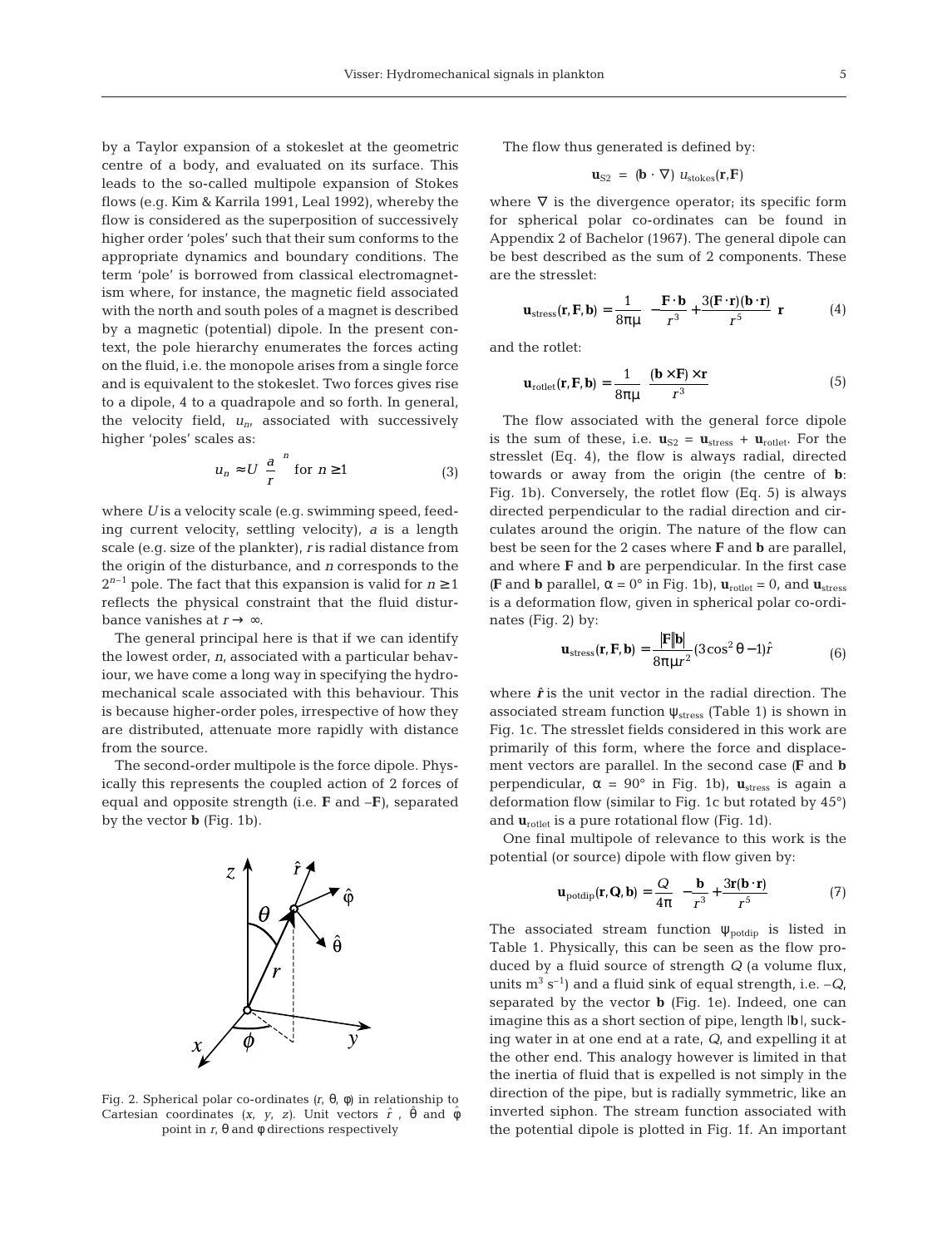Table 2. Lowest-order property of multipole entities and their related scaling. Here, *a* is the length scale (radial dimension) of the body in motion, *r* the radial distance, and *U* and Ω the velocity and rotation rate of the body with repect to the fluid, respectively

| Property       | Multipole        | Velocity scaling           |
|----------------|------------------|----------------------------|
| Net force      | Stokeslet        | aU<br>$\boldsymbol{r}$     |
| No net force   | <b>Stresslet</b> | $a^2U$<br>$\overline{r^2}$ |
| Net torque     | Rotlet           | $a^3\Omega$<br>$r^2$       |
| Zero vorticity | Potential dipole | $a^3U$<br>$r^3$            |

feature of the potential dipole is that it has zero vorticity everywhere. It is this feature that makes the potential dipole important not just at low *Re*, but also at high *Re*. While this flow is commonly termed the potential (or source) dipole, it is equivalent to a force quadrapole. This nomenclature can be confusing so one must try to be consistent in using the appropriate qualifier (force or source or potential) when speaking of specific dipoles.

An important point is that each of the listed multipoles (stokeslet, the 2 force dipoles stresslet and rotlet, and the force quadrapole or potential dipole) describes a unique lowest-order property of the net force distribution or flow field. Specifically, the stokeslet exerts a net force whereas the stresslet exerts no net force on the fluid. The rotlet on the other hand is the lowestorder multipole that exerts a net torque on the fluid, while the potential dipole generates a flow field with zero vorticity. Inversely, if 1 of these specific physical properties characterises a planktonic motility behaviour, one can deduce the lowest order flow field description associated with it. That is as summarised in Table 2, for the 4 cases of non-zero mean force, no



Fig. 3. Force exerted on a fluid by a settling particle. Gravity  $F<sub>G</sub>$  and drag  $F<sub>D</sub>$  acting on the particle balance each other in steady state. Of these, only drag acts on the fluid, so that the flow field is approximated first-order by a strokeslet to

mean force, a mean torque acting on the fluid, or an irrotational flow field, the lowest order flow fields are associated with the stokeslet, the stresslet, the rotlet, and the potential dipole respectively.

#### **Passive sinking particles**

While the flow associated with a settling particle is one of the best known Stokes solutions, it serves in this case as an illustrative example from which more complex systems can be developed. A particle with density greater than its surrounding fluid reaches a steady settling velocity when the force of gravity acting on it exactly equals the drag exerted by the fluid (Fig. 3). The net force on the particle is zero. However, the net force acting on the fluid is non-zero. By Newton's second law, the net force acting on the fluid is equal and opposite to the drag exerted by the fluid on the particle. Thus, the first order flow generated by the sinking particle is a stokeslet of strength  $\mathbf{F}_D$ . Stokes drag,  $\mathbf{F}_D$ , is known for a variety of simple-shaped bodies (e.g. Berg 1993, Vogel 1994), For a sphere of radius *a*, sinking with a velocity  $U\hat{z}$  ( $\hat{z}$  is the unit vector directed upwards), the drag exerted by the particle on the fluid is given by  $\mathbf{F}_{\text{D}} = -6\pi a\mu U\hat{z}$ . The second element of the flow field concerns the boundary conditions, i.e. no flow and no net stress on the body's surface. There is no systematic way of choosing the multipole distribution that, together with a specific force distribution, will ensure that boundary conditions are met; one can only use trial and error (Leal 1992). For a translating spherical body, a potential dipole acting at the geometric centre of the body is exactly the entity required. Finally, the stokeslet + potential dipole flow is relative to the far field flow. In order that the flow can be described relative to the settling body, the relative farfield motion of the fluid must be added. The final result is:

$$
\mathbf{u} = U \begin{bmatrix} -\cos\theta \\ \sin\theta \end{bmatrix} + \frac{3}{4} \frac{aU}{r} \begin{bmatrix} 2\cos\theta \\ -\sin\theta \end{bmatrix} - \frac{1}{4} \frac{a^3U}{r^3} \begin{bmatrix} 2\cos\theta \\ \sin\theta \end{bmatrix}
$$
 (8)  
background force balance: boundary conditions:  
flow  
potential dipole flow

(e.g. Berg 1993). The notation used here is explained in Table 3.

As an example, consider an ambush-feeding copepod such as *Oithona similis*, of antenna length *b*, feeding on settling particles of radius *a* sinking at speed *U* (Fig. 4). As a sinking body falls past the copepod it will, in general, cause the copepod to move along with the ambient fluid, particularly if the particle is large compared to the copepod. The velocity of the copepod (body + antennae) induced by the settling particle is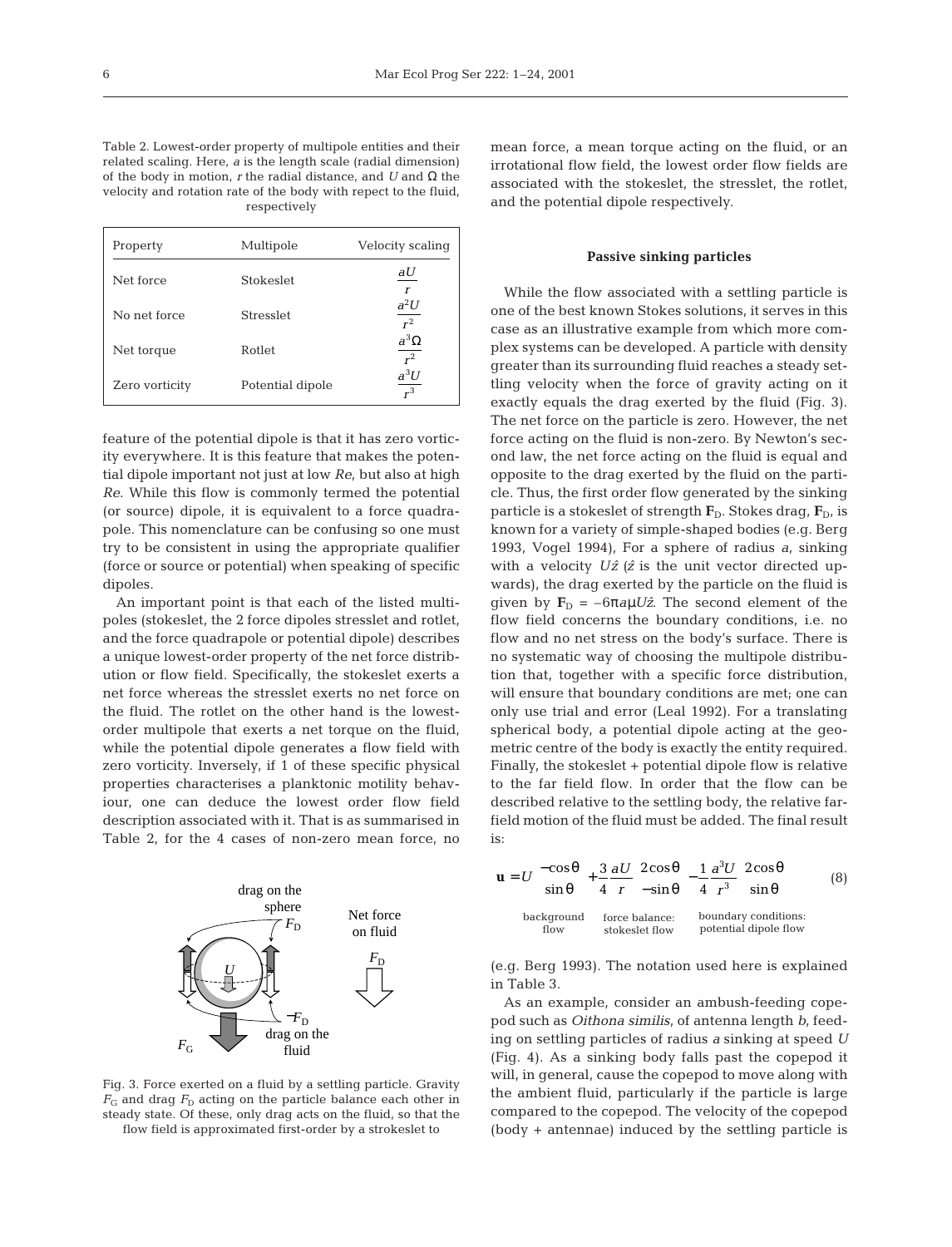Table 3. Hydrodynamic flow equations associated with various biomechanical sources. All equations are written in terms of spherical polar coordinates *(r*, θ, φ), where *r* is the distance from the source of the disturbance, θ is the zenith angle, and φ the azimuthal angle (Fig. 2). Because flow fields are axially symmetric,  $θ = 0$  lies parallel to the principal axis of the flow in all cases so that explicit φ dependence disappears in most cases. Flow fields are presented as vector fields with the notation:

$$
\mathbf{u} = \begin{bmatrix} u_r \\ u_\theta \end{bmatrix} = -\frac{3}{4} \frac{aU}{r^3} \begin{bmatrix} 2\cos\theta \\ -\sin\theta \end{bmatrix}
$$

using a stokeslet feeding current as an example. Here,  $u_r$  is the velocity in the radial direction and  $u_q$  is the velocity in the tangential direction

| Description                                                                             | Equation                                                                                                                                                                                                                                                 |       | <b>Notes</b>                                                                                                                                                                                                       |  |
|-----------------------------------------------------------------------------------------|----------------------------------------------------------------------------------------------------------------------------------------------------------------------------------------------------------------------------------------------------------|-------|--------------------------------------------------------------------------------------------------------------------------------------------------------------------------------------------------------------------|--|
| Low Reynolds number                                                                     |                                                                                                                                                                                                                                                          |       |                                                                                                                                                                                                                    |  |
| Passively sinking particle                                                              | $\mathbf{u} = U \begin{bmatrix} -\cos\theta \\ \sin\theta \end{bmatrix} + \frac{3}{4} \frac{aU}{r} \begin{bmatrix} 2\cos\theta \\ -\sin\theta \end{bmatrix} - \frac{1}{4} \frac{a^3U}{r^3} \begin{bmatrix} 2\cos\theta \\ \sin\theta \end{bmatrix}$ (a1) |       | For a spherical particle with radius $a$<br>and settling velocity U. Particle travels<br>in the $\theta = 0$ direction (Leal 1992, Berg<br>1993)                                                                   |  |
| Self-propelled body                                                                     | $\mathbf{u} = U \begin{bmatrix} -\cos\theta \\ \sin\theta \end{bmatrix} - \frac{3}{2} \frac{a^2 U}{r^2} \begin{bmatrix} 1 - 3\cos^2\theta \\ 0 \end{bmatrix}$                                                                                            | (a2)  | For a spherical body with radius a and<br>translation velocity U, moving in the $\theta =$<br>0 direction (Leal 1992)                                                                                              |  |
| Feeding current for<br>gravitationally tethered<br>#ism: Eq. (a3), leading              | $\mathbf{u} = \frac{3}{4} \frac{\partial U}{\partial r} \begin{bmatrix} 2\cos\theta \\ -\sin\theta \end{bmatrix}$                                                                                                                                        | (a3)  | For a spherical equivalent drag where<br>$aU = g\Delta M/(6\pi\mu)$ where $\Delta M$ is the<br>effective mass of the organism. (e.g.                                                                               |  |
| stokeslet term;<br>Eq. (a4), spherical pump                                             | $\mathbf{u} = -\frac{3}{4} \frac{\partial U}{r} \begin{bmatrix} 2\cos\theta \\ -\sin\theta \end{bmatrix} - \frac{1}{4} \frac{\partial^3 U}{r^3} \begin{bmatrix} 2\cos\theta \\ \sin\theta \end{bmatrix}$                                                 | (a4)  | Jonsson & Tiselius 1990)<br>Spherical pump simulates uniform<br>velocity U, directed aft $(\theta = 180^{\circ})$ , over a<br>spherical volume of radius a. (e.g. Kiør-<br>boe & Visser 1999)                      |  |
| Flow disturbance<br>generated by a solid<br>particle, in a general linear<br>flow field | $\mathbf{u}' = -\frac{a^5}{r^5}E\cdot\mathbf{r} - \frac{5}{2}\left(\frac{a^3}{r^5}\frac{a^5}{r^7}\right)\mathbf{r}(\mathbf{r}\cdot E\cdot\mathbf{r}) - \frac{1}{2}\frac{a^3}{r^3}\omega \times \mathbf{r}$                                               | (a5)  | $E$ is the rate of strain matrix, elements<br>for which in spherical polar coordinates<br>are listed in Batchelor (1967, p. 601), and<br>$\omega$ is the vorticity of the undisturbed fluid<br>flow (Leal $1992$ ) |  |
| Simple deformation flow;<br>e.g. solid particle in a                                    | $u_r' = ea^3(3\cos^2\theta - 1)(3a^2 - 5r^2)/(4r^4)$                                                                                                                                                                                                     | (a6)  | Special case of Eq. (a5) for a simple<br>deformation field with:                                                                                                                                                   |  |
| feeding current                                                                         | $u_{\theta}$ ' = $e^3 a^3 \sin \theta \cos \theta / (2r^4)$                                                                                                                                                                                              | (a7)  | $E = \frac{e}{2} \begin{pmatrix} 2 & 0 & 0 \\ 0 & -1 & 0 \\ 0 & 0 & -1 \end{pmatrix}; e = \frac{\partial u_r}{\partial r}$                                                                                         |  |
| Rotating flow or particle                                                               | $u_{\phi}^{\dagger} = -\Omega a^3 \sin \theta / r^2$                                                                                                                                                                                                     | (a8)  | $\Omega$ is the rotation of the particle with<br>respect to the undisturbed fluid flow.<br>Axis of rotation is in the $q = 0$ direction.<br>Other components of the flow are zero.<br>(Leal 1992)                  |  |
| <b>Acoustic fields</b>                                                                  |                                                                                                                                                                                                                                                          |       |                                                                                                                                                                                                                    |  |
| Acoustic dipole<br>Eq. $(a9)$ : near field,<br>$k r \ll 1$                              | $\mathbf{u} = \frac{a^3}{2r^3} U \cos \sigma t \begin{bmatrix} 2\cos \theta \\ \sin \theta \end{bmatrix}$                                                                                                                                                | (a9)  | Generated by a vibrating body of radius<br>$a$ , maximum velocity $U$ and angular                                                                                                                                  |  |
| Eq. (a10): intermediate<br>field, $k r \approx 1$                                       | $\mathbf{u} = \frac{ka^3}{2r^3} U \sin(\sigma t - kr) \begin{bmatrix} 2\cos\theta \\ \sin\theta \end{bmatrix}$                                                                                                                                           | (a10) | frequency $\sigma$ . The speed of sound, $c$ , lies<br>in the range 1450 to 1550 m $s^{-1}$ for                                                                                                                    |  |
| Eq. (a11): far field<br>(sound wave), $k r \gg 1$                                       | $\mathbf{u} = \frac{k^2 a^3}{2r} U \cos(\sigma t - kr) \begin{bmatrix} \cos \theta \\ 0 \end{bmatrix}$                                                                                                                                                   | (a11) | marine waters. Wave number, $k$ , is<br>$k = \sigma/c$ (Lighthill 1978, Kalmijn 1988)                                                                                                                              |  |
|                                                                                         |                                                                                                                                                                                                                                                          |       |                                                                                                                                                                                                                    |  |
| <b>High Reynolds number</b><br>Potential flow                                           | $\mathbf{u} = U \begin{bmatrix} -\cos\theta \\ \sin\theta \end{bmatrix} + \frac{1}{2} \frac{a^3 U}{r^3} \begin{bmatrix} 2\cos\theta \\ \sin\theta \end{bmatrix}$                                                                                         | (a12) | Around a sphere of radius a, and veloc-<br>ity <i>U</i> in the $\theta = 180^\circ$ direction. Valid for<br>$r > O(aRe^{-1/2})$ (Batchelor 1967)                                                                   |  |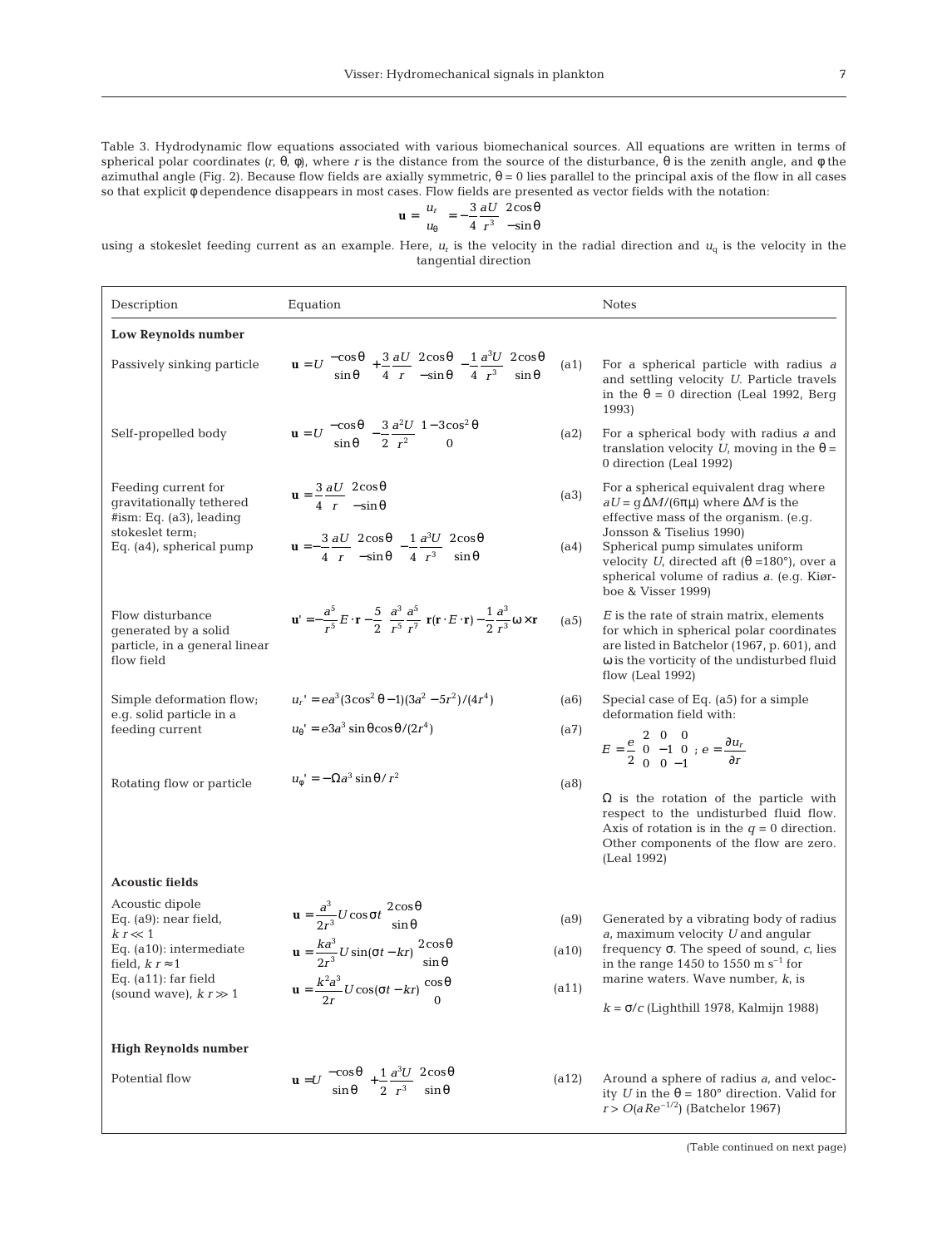Table 3 (continued)

| Description                                                                        | Equation                                                                                                                                                                                                                                                            |       | <b>Notes</b>                                                                                                                                                                                                          |
|------------------------------------------------------------------------------------|---------------------------------------------------------------------------------------------------------------------------------------------------------------------------------------------------------------------------------------------------------------------|-------|-----------------------------------------------------------------------------------------------------------------------------------------------------------------------------------------------------------------------|
| Viscous wake behind a<br>translating body                                          | $\mathbf{u} = \frac{QU}{4\pi v} \frac{1}{r} \exp \left\{ -\frac{U}{4v} r \frac{\sin^2 \theta}{\cos \theta} \right\} \frac{2 + \tan^2 \theta}{- \tan \theta}$                                                                                                        | (a13) | Body travelling at velocity U in the $\theta =$<br>180 $^{\circ}$ direction. The parameter Q is<br>qiven by $Q = UA_x C_0/2$ (Batchelor 1967)                                                                         |
| Equation of motion<br>for a rigid particle in a<br>qeneral irrotational fluid flow | $(\gamma + C_M) \frac{d\mathbf{u}}{dt} = (\gamma + 1) \frac{d\mathbf{v}}{dt} + (\gamma - 1)\mathbf{g} - \frac{\mathbf{F}_{\rm D}}{\rho_{\rm c} V_p}$<br>$\mathbf{u}$ = relative velocity of the particle<br>$v = fluid$ motion<br>$q$ = acceleration due to gravity | (a14) | $C_M$ is the added mass coefficient and<br>equals 1/2 for a sphere; $\gamma = \rho_P / \rho_f$ :<br>the ratio of the particle to fluid density<br>and $V_p$ is the particle volume<br>(Maxey & Riley 1983, Fung 1998) |
| Drag on a smooth moving                                                            | $\mathbf{F}_{\text{D}} = U 2 \rho A_{\text{v}} C_{\text{D}} / 2 \hat{x}$                                                                                                                                                                                            | (a15) | $A_{\rm r}$ is the cross-sectional area of the                                                                                                                                                                        |
| body<br>Eq. $(a15)$ : both High and<br>Low Re<br>Eq (a17): sphere of radius a      | $C_D(Re) = \frac{24}{R_0} (1 + 0.0315Re^{(0.82 - 0.05 U)})$                                                                                                                                                                                                         | (a16) | body perpendicular to the direction of<br>motion, $\hat{\mathbf{x}}$ . The drag coefficient, $C_p$ is for<br>a spherical body, spanning low to high<br>Reynolds numbers: $Re = 2Ua/\mu$                               |
| at low Re                                                                          | $\mathbf{F}_{\text{D}} = 6\pi a u U \hat{x}$                                                                                                                                                                                                                        | (a17) | (Eq. a15: Batchelor 1967; Eq. a16: Clift)<br>et al. 1978)                                                                                                                                                             |



Fig. 4. Detection of a settling particle (radius *a*, settling velocity *U)* by a raptorial copepod (antenna length *b)*. As a simplification, the centre of mass of the copepod is at  $(r_0, \theta_0)$  measured from the centre of mass of the settling particle. The copepod tends moves as a whole at a velocity  $u_0$ .  $u_b$  is the velocity at the tip of the antenna  $(r_b, \theta_b)$ , and detection occurs when  $|u_0 - u_b|$ , the absolute velocity difference at *b* exceeds the sensitivity threshold for the copepod, *s*. The direction of the Cartesian axes  $(x, z)$  and velocity components  $(u, w)$  are indicated. A case is represented whereby the sinking particle is detected on the *x*-axis: *R* is the detection distance between the centres of mass of the copepod and settling particle, and *R*\* is the detection distance between the centre of mass of the settling particle and a single detector

given by:

$$
\mathbf{u}_{\text{o}} = \frac{3}{4} \frac{\partial U}{r_{\text{o}}} \left[ \frac{2 \cos \theta_{\text{o}}}{-\sin \theta_{\text{o}}} \right] - \frac{1}{4} \frac{a^3 U}{r^3} \left[ \frac{2 \cos \theta_{\text{o}}}{\sin \theta_{\text{o}}} \right] \tag{9}
$$

where  $(r_0, \theta_0)$  is the position of the copepod relative to the sinking particle (Fig. 4). A seta positioned somewhat closer to the settling body at  $(r_b, \theta_b)$  will be at a location where the ambient fluid velocity,  $u_{b}$  is different. The seta will therefore experience an absolute velocity difference,  $\delta \mathbf{u} = \mathbf{u}_b - \mathbf{u}_o$ . In the simplest case, where the particle is closest to the copepod (i.e.  $\theta_0 =$ θ*<sup>b</sup>* = 90°: Fig. 4), the velocity difference δ*w*, is in the vertical direction and given by:

$$
\delta w = \frac{3U}{4} \frac{ab}{r(r-b)} + \frac{3U}{4} \frac{a^3b}{r^2(r-b)^2} + \frac{U}{4} \frac{a^3b^3}{r^3(r-b)^3}
$$
 (10)

Assuming that detection occurs when δ*w* exceeds a given sensitivity, *s*, the distance *R*\* at which the copepod detects can be deduced from Eq. (10). However, it is more convenient to consider 2 limits;  $R^* \gg b$  and  $R^* \ll b$ , i.e. when the detection distance is much greater than, and much less than the detector length scale. These are given by:

$$
R^* \ll b
$$
  $R^* = \frac{1}{4} \frac{U}{s} ab \left( 3 + \frac{a^2}{R^{*2}} \right)$  (11a)

$$
R^* \gg b
$$
  $R^{*2} = \frac{3}{4} \frac{U}{s} ab \left( 1 + \frac{a^2}{R^{*2}} \right)$  (11b)

Firstly, if  $R^* > a$  ( $R^* \le a$  means physical contact of the particle with the sensor), to a first approximation the solution becomes  $R^* \approx \frac{3}{4}Uas^{-1}$  for  $R^* \ll b$ ; in this case ⁄ the solid-body motion of the copepod is negligible and the velocity at the setae depends only on the setae's distance from the centre of the settling body. Secondly,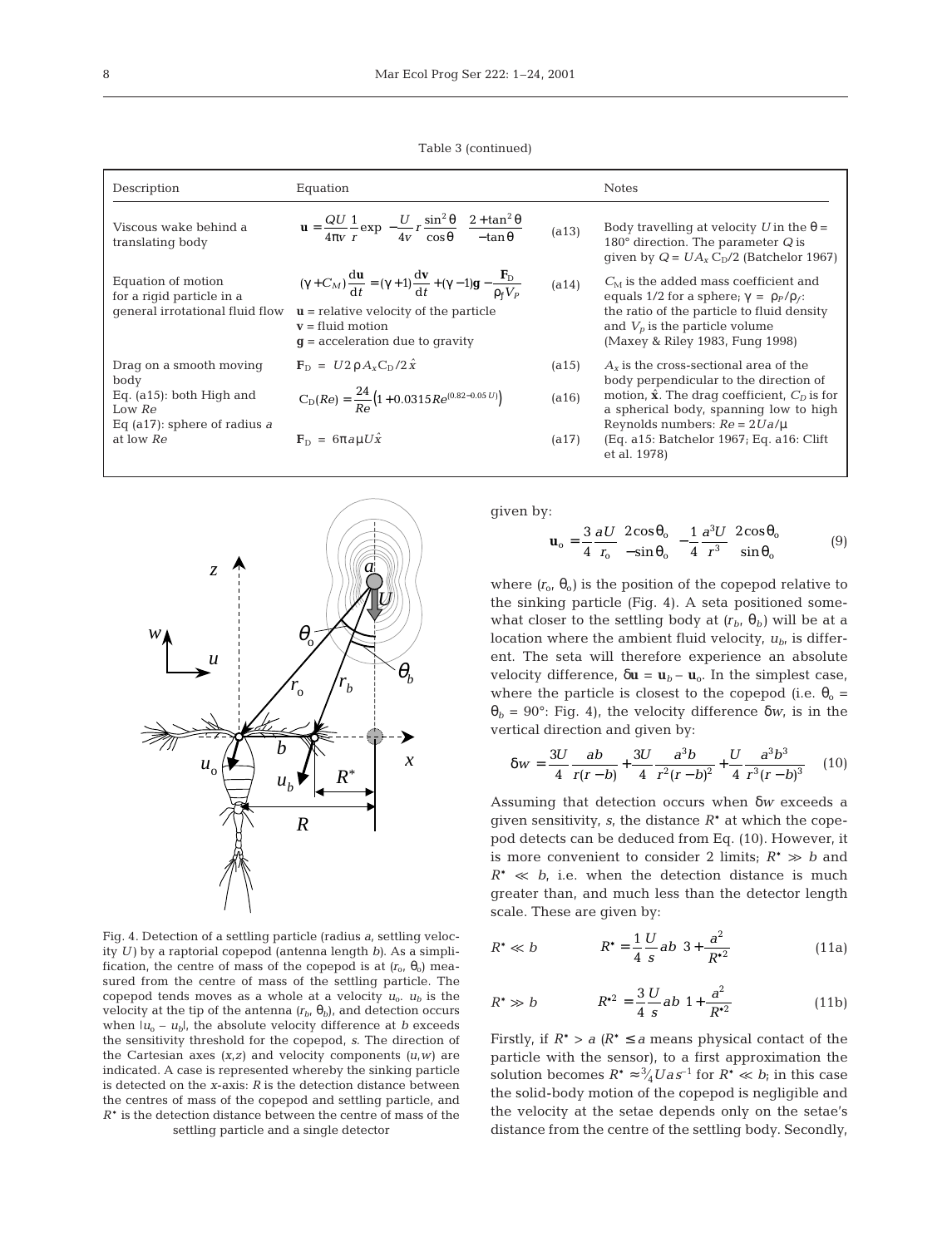if  $R^* \gg b$ , the solution becomes  $R^* \approx \left(\frac{3}{4}Uab \ s^{-1}\right)^{1/2}$ ; in this case, the motion of the copepod induced by the falling body is important, and the detection distance becomes dependent on the gradient of the flow disturbance (the rate of strain) and the length scale of the detector. These 2 limits are essentially those for the prey perceiving the predator and vice versa (Kiørboe & Visser 1999). The pertinent parameter depends not only on the relative size of the prey and predator *(a*/*b)*, but also on the relevant velocity scales *(U*/*s)*. This can be demonstrated by rewriting Eq. (10) for  $R^* = r - b > a$ as: / 1 2

$$
R^* = \frac{b}{2} \left( \left( 1 + 3 \frac{a}{b} \frac{U}{s} \right)^{1/2} - 1 \right) \tag{12}
$$

The detection and ingestion of settling particles such as marine snow and faecal pellets by copepods and other zooplankton is thought to be an important factor controlling the net vertical flux of carbon in the open ocean (e.g. Jackson 1993, González & Smetacek 1994). Both chemoreception (González & Smetacek 1994) and mechanoreception (Kiørboe & Visser 1999) are thought to be agents promoting this type of encounter rate. Regarding mechanoreception, we note that the settling velocity *U* is also dependent on particle size *a*. For example, relatively compact particles such as faecal pellets settle at a rate determined by Stokes law, i.e. *U* = 2*g*a<sup>2</sup>Δρ/(9μ), where *g* = 980 cm s<sup>-2</sup>, μ = 10<sup>-2</sup> g cm<sup>-1</sup> s<sup>-1</sup> and  $\Delta p$  = the density difference between the fluid and the particle. This implies a particle size limit below which there is no detection, i.e. when  $R^* \le a$ , the particle cannot be detected, leading to the size limit  $a_0$ :

$$
a_{o} = \left(\frac{6\mu s}{g\Delta p}\right)^{1/2} \tag{13}
$$

For *Oithona similis* ( $b = 0.75$  mm,  $s = 40$  µm s<sup>-1</sup>) feeding on faecal pellets of 1.15 g  $\text{cm}^{-3}$  density, this gives  $a_0$  = 13 µm, which is about half the size of an *Acartia tonsa* faecal pellet  $(a = 25 \text{ µm})$ . Fig. 5a shows  $R^*$  as a function of faecal pellet size. Here we can see 2 distinct functional forms:  $R^* \propto a^{3/2}$  and  $R^* \propto a^3$ , for when the motion of the copepod is and is not important, respectively.

In Fig. 5b we see how this perceptive distance influences the clearance rate β. This is given by the product of velocity and the cross-sectional area enclosed by the distance  $R^*$  from the antenna. Specifically,

$$
\beta = U(a) (4 b R^*(a) + \pi R^*(a)^2)
$$
 (14)

Fig. 5 shows that  $\beta \propto a^5$ , or at least very nearly so. This is because the transition from  $R^* \propto a^3$  to  $R^* \propto a^{3/2}$ in Fig. 5a corresponds very nearly to the transition from an essentially rectangular ( $\propto R^*$ ) to a circular (∝ *R*\*2 ) cross-sectional area. The strong dependence of clearance rate on particle size suggests a strong selectivity for large particles. For other, less compact marine



Fig. 5. Detection distance of the hydromechanical signal generated by a settling particle (radius *a)* following Stokes law. Parameters are representative for faecal pellets (density 1.15 g cm–3) being detected by *Oithona similis* (antenna length, *b* = 0.75 cm). (a) Three detection curves plotted for sensitivity threshold  $s = 20$ , 40 and 100  $\mu$ m s<sup>-1</sup>; region of 'no detection' is where physical contact is made before the threshold sensitivity is exceeded; the 2 vertical lines indicate representative sizes for *Acartia tonsa* and *Calanus* sp. faecal pellets respectively. (b) Estimated clearance rate  $\beta$  (cm<sup>3</sup> s<sup>-1</sup>) calculated from the cross-sectional area of the detection zone and the particle settling velocity; inset: dependence of cross-

sectional area on antenna length and detection distance

particles and aggregates, Eq. (12) may overestimate their vertical velocity. Jackson (1990) suggested that phytoplankton cells' settling velocity scales as  $U \propto a^{1.17}$ due to a decrease in density with increasing size. Even with this much weaker size dependence on settling, the clearance rate is still considerably biased towards large particles: β  $\propto$  *a*<sup>3.34</sup>.

#### **Self-propelled body**

A large class of zooplankton are motile (copepods, nauplii, ciliates, etc.), and evidence suggests that mechanoreception plays a major role in remote detection of these as prey (Landry 1980, Williamson & Vanderploeg 1988, Jonsson & Tiselius 1990, Svensen & Kiørboe 2000).

The net force exerted on the fluid by a neutrallybuoyant, self-propelled body moving at uniform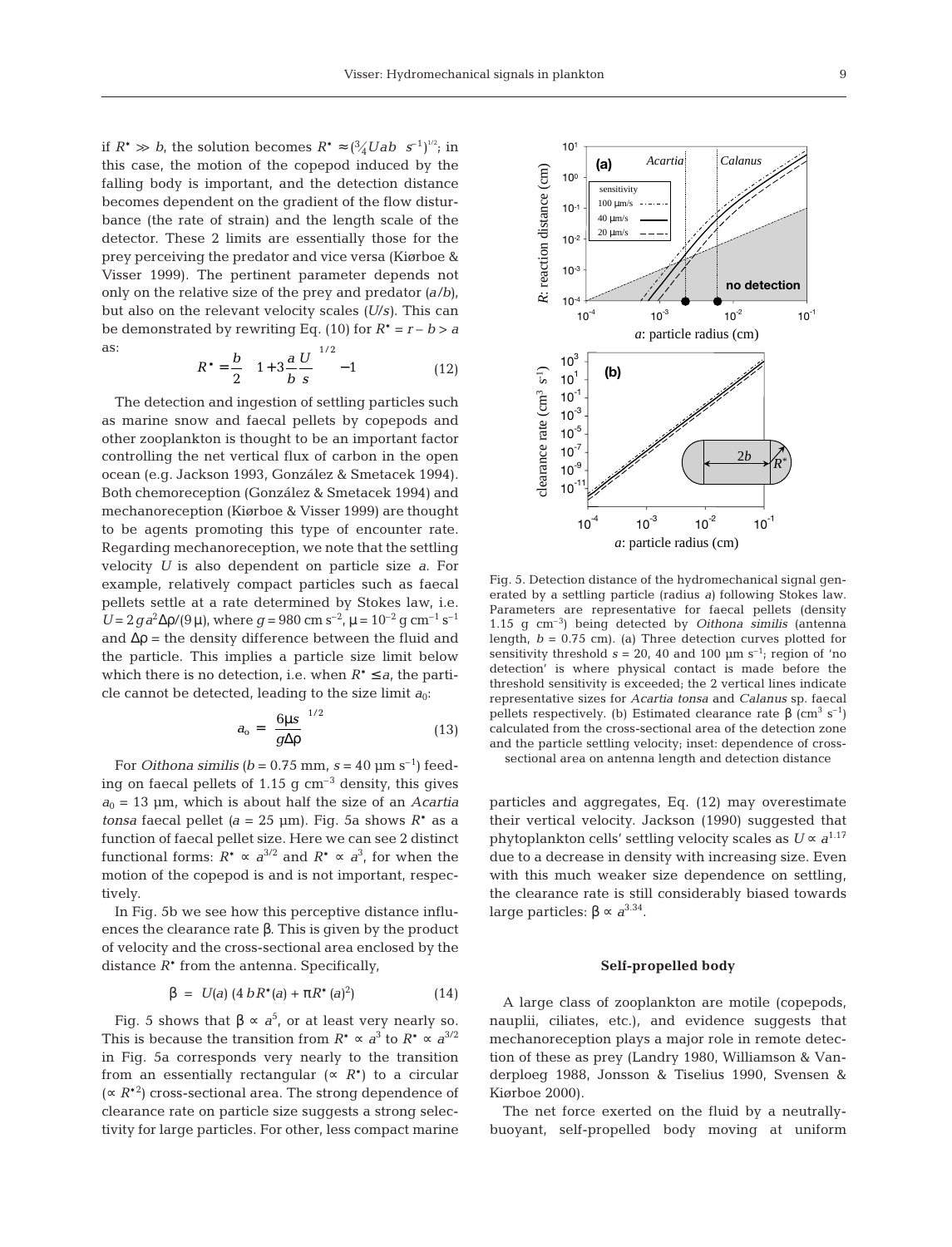

Fig. 6. Forces exerted on a fluid by a self-propelled spherical body (radius *a*, translation speed *U*). Thrust  $F_T$  exactly balances drag  $F<sub>D</sub>$  for steady translation. Both these forces have equal and opposite influence on the fluid; thus the flow field is approximated by a stresslet to first order

velocity, *U*, is zero. That is, the thrust driving the body forward is exactly balanced by the viscous drag on the body. Both thrust and drag act on the fluid as well so that the forces exerted on the fluid are also equal and directed in opposite directions. This is quite different from an organism or particle that moves under the influence of a body force (e.g. gravity) where only drag acts on the fluid. Thus, the far-field flow for a self-propelled body tends to that of a force dipole. A simple case is a self-propelled sphere of radius *a*, where the thrust is applied to the surface of the sphere and acts through its centre of mass (Fig. 6). While the drag acts over the surface of the sphere, we can, to a first-order, consider it as an effective point force diametrically opposed to thrust. The strength of the dipole forces are thus  $|{\bf F}_{D}| = 6\pi \mu a U$ ; they are equal and opposite, and are separated by distance 2*a*. Substituting into Eq. (4) leads to:

$$
u_r = \frac{3}{2} \frac{Ua^2}{r^2} (1 - 3\cos^2 \theta)
$$
 (15a)

$$
u_{\theta} = 0 \tag{15b}
$$

and taking into account the translation of the body with respect to the far-field fluid leads to Eq. (a2) in Table 3.

In general, the velocity difference between a sensor at  $(r_b, \theta_b)$  and the centre of mass of a copepod at  $(r_o, \theta_o)$ (Fig. 7) is given by:

$$
\delta \mathbf{u} = \mathbf{u}_b - \mathbf{u}_o =
$$
  

$$
\frac{3}{2} \frac{Ua^2}{r_b^2} (1 - 3\cos^2 \theta_b) \hat{r}_b - \frac{3}{2} \frac{Ua^2}{r_o^2} (1 - 3\cos^2 \theta_o) \hat{r}_o
$$
 (16)

The vectors  $\hat{r}_0$  and  $\hat{r}_b$  are the unit radial vector evaluated at o and *b* respectively. Assuming that detection occurs when |δ**u**| ≥ *s*, the detection distance *R*\*, can be

deduced from Eq. (16). However, the general case is algebraically cumbersome. Instead, consider first the case in which detection occurs close to the detector. Specifically,  $r_b = R^* \ll b$ . This necessarily means that  $r_0 = R \gg R^*$ . In this case, the velocity at *b* dominates in Eq. (16), and the detection distance is given by:

$$
R^* < b: \quad R^* = a \left( \frac{3}{2} \frac{U}{s} \middle| 3 \cos^2 \theta - 1 \middle| \right)^{1/2} \tag{17}
$$

On the other hand, when the detection distance is large compared to the antenna size *b*, we have  $\theta_0 \approx \theta_b$  (=  $\theta$ ), and  $r_0^2 \approx r_b^2 + 2r_b b \cos(\theta - \xi)$ . The detection distance  $R^*$  is given by:

$$
R^* > b: \quad R^* \cong \left(3a^2b\frac{U}{s}|3\cos^2\theta - 1|\cos(\theta - \xi)\right)^{1/3} \tag{18}
$$

where ξ is the angle between the approach direction and the alignment of antenna (Fig. 7). The conditions to which these scaling rules apply can be specified by noting the magnitude of the estimates. Specifically, Eq. (17) applies when  $aU^2/(bs^2) < 1$ , whereas Eq. (18) applies when  $aU^2/(bs^2) > 1$ .



Fig. 7. (a) Detection of a self-propelled body (effective radius *a*, speed *U)* by a copepod of antenna length *b*; for simplicity, the centre of mass of the copepod is assumed to be at  $(r_0, \theta_0)$ and a detector at the end of the antenna at  $(r_b, \theta_b)$ ; these are measured relative to the centre of mass and direction of motion of the swimming organism; ξ: the angle between direction of motion and the antenna; a special case is considered whereby the self-propelled organism is on the *x*-axis. (b) Location of a self-propelled body by triangulating the direction of velocity disturbance at 2 setae,  $s_{\rm 1}$  and  $s_{\rm 2}$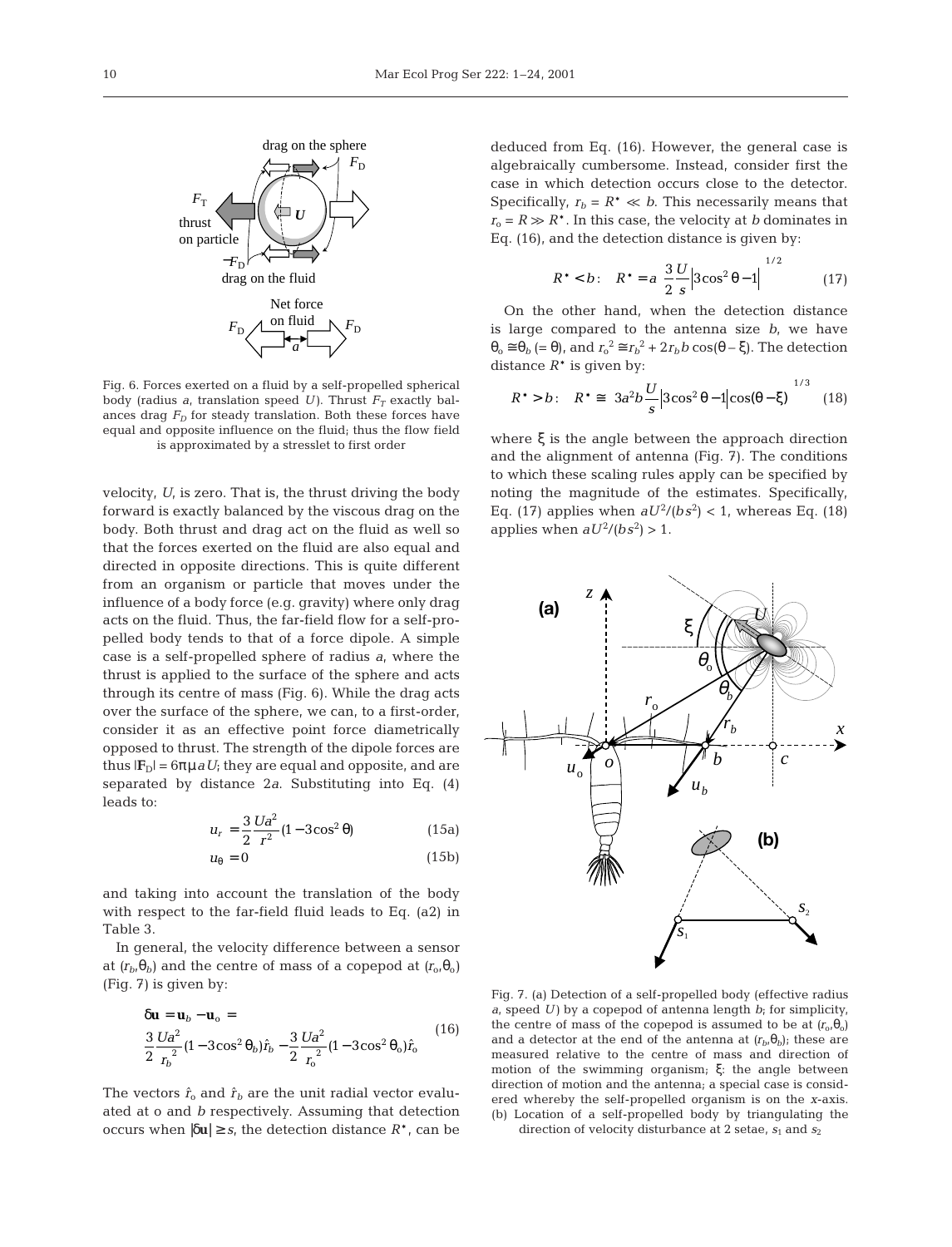

Fig. 8. Maximum detection distance  $R^*_{\text{max}}$  as a function of the equivalent spherical radius of a self-propelled organism. Curves are plotted for 3 different translational velocities,  $U = 0.2$ , 1 and 5 mm s<sup>-1</sup>. The sensitivity  $s = 40$  µm s<sup>-1</sup> and antenna length  $b = 1$  mm. The curves are for the particular detector-translation alignment shown in inset. Actual detection distance  $R^*$  depends on the angle of approach,  $\theta$ :  $R^* = \frac{1}{2}R^*_{\text{max}} |3\cos^2\theta - 1|$ ⁄

The dependence of detection distance on the size and speed of a self-propelled organism is plotted in Fig. 8. The velocity difference between the centre of the copepod, and the end of its antenna is calculated using Eq. (16) for a self-propelled organism crossing the equatorial plane of the detector (at *c* in Fig. 7; θ =  $\theta_0 = \theta_b = \xi$ ,  $r_0 = r_b + b$ ). The velocity difference is:

$$
\frac{(R^*+b)^2R^{*2}}{2R^*+b} = \frac{3}{2}\frac{U}{s}a^2b|1-3\cos^2\theta|
$$

where  $R^*$  is the distance from the self-propelled organism to the antennular tip.

Jonsson & Tiselius (1990) reported observations of the reaction distance of the copepod *Acartia tonsa* feeding on motile ciliates. In particular, when feeding on *Loboea strobila* (length = 130 µm, width = 65 µm), a ciliate with swimming speed,  $U$ , from 0.5 to 1 mm s<sup>-1</sup>, a detection distance of about 0.5 mm was observed. In comparison, when feeding on *Strombidium reticulatum* (length = 43 µm, width = 30 µm,  $U = 0.5$  to 1 mm  $s^{-1}$ ), the observed detection distance was considerably less, with nearly all attacks occurring at less than 0.25 mm. Substituting these values into Eq. (17) and assuming  $s = 40$   $\mu$ m s<sup>-1</sup> gives reaction distances of 0.40 to 0.56 mm and 0.13 to 0.19 mm for *Loboea strobila* and *Strombidium reticulatum* respectively. More recently, Svensen & Kiørboe (2000) reported observed reaction distances  $R = 140 \pm 70$  µm for *Oithona similis* feeding on *Gymnodinium dominans (a* = 19 µm,  $U = 0.58$  mm s<sup>-1</sup>). Again, substituting into Eq. (17) we get  $R = 125$   $\mu$ m. In all instances, estimated and observed detection distances correspond relatively well.

#### **Directional information**

For both settling particles and swimming organisms, the assumed criterion for detection is simply that the absolute velocity difference at the detector,  $|\mathbf{u}_o - \mathbf{u}_b|$ , exceeds a detection threshold, *s*. While this approach certainly indicates the feasibility of detection, it says nothing about higher information content that can be used in locating the source of the hydromechanical signal. Copepod setae appear to be attuned to measure velocity disturbances in different directions (Yen et al. 1992); for instance, some setae have hinges that allow them to bend only in particular directions. Given this, then the possibility of location abilities exists. The simplest case is that of locating a small swimming organism. Because the velocity disturbance is always radial, if a copepod can measure the direction of the velocity dis-

turbance at the same time at 2 locations along its antenna, simple triangulation would point directly back to the swimming organism (Fig. 7b).

#### **Feeding current**

Feeding currents are a behavioural adaptation of many zooplankton species, including copepods and ciliates. In copepods, these feeding currents are usually generated by movements of the second antennae, first maxillae and the maxillipeds or combinations thereof (e.g. Koehl & Strickler 1981, Paffenhöfer et al. 1982, Strickler 1982). The general shape of the feeding current is a funnel-like, inwardly-directed flow in front of the animal (Strickler 1985, Tiselius & Jonsson 1990).

The simplest physical model of a feeding current is that of a gravitationally tethered copepod, the thrust of whose feeding current exactly balances its negative buoyancy (Strickler 1982, Emlet & Strathman 1985). As with a sinking particle, a feeding current exerts a net force on the fluid (Fig. 9); this leads immediately to Eq. (a3) in Table 3, which is the stokeslet model of a copepod feeding current introduced by Tiselius & Jonsson (1990). The spherical pump model (Kiørboe & Visser 1999) is a slight variation of this (Eq. a4: Table 3) whereby the thrust is distributed over a finite spherical volume of space.

The force balance as illustrated in Fig. 9 is a firstorder approximation. Higher-order effects can be important close to the source. In particular, the flow generated by thrust also exerts a downward drag on the body,  $\mathbf{F}_D$  (Emlet & Strathman 1985). The thrust  $\mathbf{F}_T$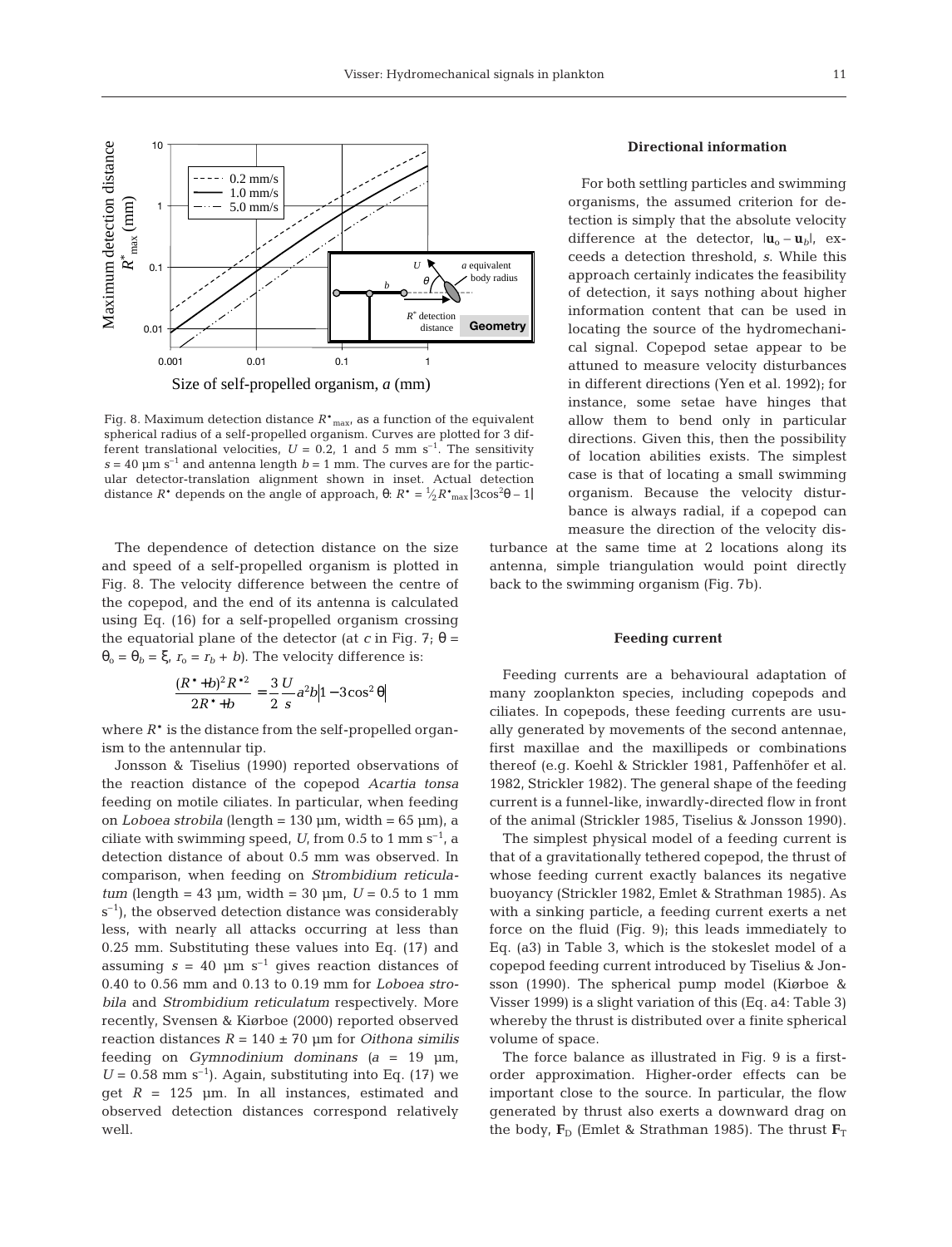

Fig. 9. Force exerted on fluid by a gravitationally tethered organism generating a feeding current. Thrust  $F<sub>T</sub>$  exerted on the particle exactly balances the negative buoyancy of the organism  $F_G$ . Gravity, however, is a body force acting only on the organism, so that the net force exerted on the fluid is  $F<sub>T</sub>$ downwards. This suggests that, to first-order, the flow associated with the feeding current is a stokeslet of strength  $F<sub>T</sub>$ 

must therefore be in excess of gravity  $\mathbf{F}_{\text{G}}$  by an amount  $\mathbf{F}_D$ . Thus the feeding current close to the source (within about a body length) is more properly modelled as a stokeslet of strength  $\mathbf{F}_{G}$ , and a stresslet of strength  $\mathbf{F}_{D}$ , distributed over half a body length. The combination of a stokeslet plus a stresslet generates a feeding current which has a fore-aft asymmetry.

The feeding current structure suggested by these different models (pure stokeslet, spherical pump, stokeslet + stresslet) each approach an  $r^{-1}$  fall-off rate for  $r \gg a$  (Fig. 10). However, close to the copepod's



Fig. 10. Three models for feeding current structure (velocity scale *U* and effective radius *a)*. The pure stokeslet (a) has a *r* –1 dependence, the spherical pump (b) approaches a flatter spatial dependence close to source, and the stokeslet + stresslet model (c) has a steeper dependence close to the source

body, the spherical pump model has a flatter spatial dependence, whereas the effect of drag is to steepen the slope towards an  $r^{-2}$  dependence. While to a large degree physiology is an important determining factor, one can expect the copepod to have some behavioural control over which of these feeding current structures it will generate. For instance, a copepod can control the rate at which it sweeps water downwards, as well as the reach and/or cross-sectional area through which it sweeps in such a way as to maintain the same net downward thrust. A copepod slowly pumping water across a relatively large cross-sectional area may present a 'spherical pump'-like profile. In contrast, a copepod rapidly pumping water through a small crosssection can generate considerable drag, presenting a 'stokeslet + stresslet' velocity profile.

There are several analyses of feeding current structure in the literature. Yen et al. (1991) analysed the feeding current of free-swimming *Euchaeta rimana* and found the velocity to follow  $u \propto r^{-n}$  with  $n = 1.5$  and 1.04 along 2 different paths approaching the feeding appendages. Similar analyses (Tiselius & Jonsson 1990, Kiørboe & Saiz 1995) showed a spread of *n* from 0.38 to 1.67 for a variety of copepod species, with the mean being  $n \approx 1$ . In addition to copepods, other planktonic organisms' feeding currents would be expected to exhibit similar spatial attenuation. For instance, Gallager (1993) reports the flow field of both sinking and hovering bivalve larvae. Reanalysing his data gives  $n = 1.01$  (SE = 0.154, R<sup>2</sup> = 0.82) when a bivalve larva is inactive and sinks, and  $n = 0.87$  (SE = 0.086, R<sup>2</sup> = 0.72) when a larva hovers.

Detection of a copepod's feeding current by prey items and their subsequent escape ability are important factors driving prey selectivity in the plankton. Many aspects of this process have been investigated (Haury et al. 1980, Fields & Yen 1997b, Kiørboe et al. 1999). I will not pursue this issue further in this work, focussing instead on the inverse process, namely on how the feeding current can alert the predator of the presence of a prey item entrained into it.

# **Passive particles in a feeding current (predator-generated flow)**

Copepods can apparently detect non-motile particles being swept towards them in their feeding current while they are still several particle diameters away. While chemical signals can certainly be a cue for this detection, hydromechanical signals are also likely to play a role (Buskey 1984, Vanderploeg et al. 1990, DeMott & Watson 1991, Bundy et al. 1998). Legier-Visser et al. (1986) presented a theoretical treatment of mechanoreception. However, their work was some-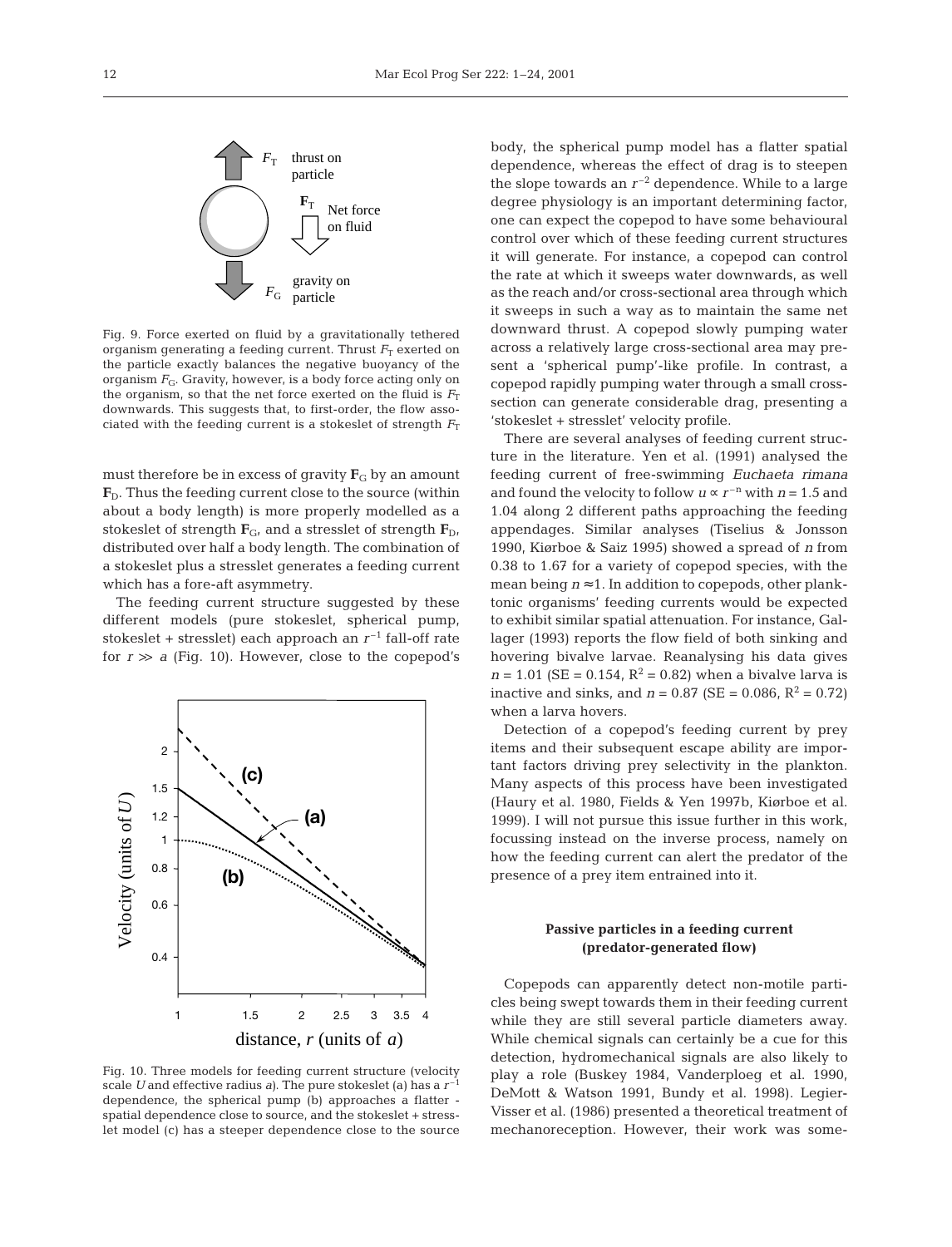what flawed. Firstly it considered pressure gradients as the active signal while, as pointed out by Bundy et al. (1998), velocity appears to be the more relevant signal. More seriously, however, Legier-Visser et al. (1986) failed to take into account the motion of the particle in the feeding current, i.e. they assumed the particle to be stationary with respect to the copepod, and moving with respect to the fluid. This is physically unrealistic for an inert planktonic particle and seriously overestimates the character and strength of the signal.

A neutrally buoyant particle in a flow field will in general accelerate at the same rate as would the fluid at its centre of mass. Only if a particle is more (less) dense, will it accelerate slower (faster) than the ambient fluid, a point addressed by Kiørboe & Visser (1999). However, a neutrally-buoyant, rigid body embedded in a deforming or rotating flow field, can generate a local flow disturbance simply by its physical presence, the reason being that the flow must conform to having no deformation and no relative rotation on the boundary of the rigid particle—a condition that leads to a perturbation of the flow.

Eq. (a5) in Table 3 describes the flow field disturbance, **u***'*, generated by a rigid spherical body located within a general deforming flow field. This flow perturbation can contribute to the remote detection of an otherwise inert plankton cell in a copepod feeding current. Consider a copepod of effective radius *a* generating a stokeslet feeding current (Eq. a3 in Table 3) of strength *U* (Fig. 11). The rate of strain imposed on the fluid directly in front of the copepod  $(θ = 0)$  is given by:

$$
e(r) \approx \frac{\delta u_r}{\delta r} = \frac{3}{2} \frac{\partial U}{r^2}
$$
 (19)

where *r* is the distance from the copepod. The perturbation field for this flow field (dominant term in Eq. a6 for θ = 0: Table 3) in the direction of the principal axis of deformation is given by:

$$
u'_{r}(r') \approx \frac{5}{2} e \frac{b^{3}}{r^{2}}
$$
 (20)

where *b* is the radius of the plankton cell, *e* is the rate of strain at its position, and *r'* is the radial distance measured from the centre of the plankton cell. The plankton cell is detected when the perturbation velocity *u'r* exceeds the threshold detection velocity *s* at a sensor (seta) located on the first antenna. The distance from the plankton cell to the sensor can be approximated by  $r' = r - a$ . This is a simplifying assumption, although it should be noted that *a* is a hydrodynamical construction and not an anatomical measure. The separation distance, *R*, at which detection occurs is given by:

$$
s \approx \frac{15}{4} \frac{ab^3 U}{R^2 (R - a)^2} \tag{21}
$$



Fig. 11. Inert spherical particle, radius *b*, entrained into a copepod feeding current. The feeding current is modelled as a stokeslet flow with characteristic feeding current velocity, *U*, and effective solid body radius *a*. The feeding current flow field, **u***(r),* is perturbed in the vicinity of the inert particle

which may be solved for *R* as:

$$
R \approx \frac{a}{2} \left( 1 + \left( 1 + 2 \left( \frac{15b^3 U}{a^3 s} \right)^{1/2} \right)^{1/2} \right) \tag{22}
$$

As an example, consider a copepod of equivalent radius  $a = 0.5$  mm generating a feeding current of magnitude  $U = 10$  mm s<sup>-1</sup>. The sensitivity *s* is set at 0.02 mm  $s^{-1}$ , consistent with measurements made by Yen et al. (1992). A plankton cell of radius  $b = 0.05$  mm would then be detected at a distance of  $R = 0.89$  mm  $(R^* =$ 0.39).

Jonsson & Tiselius (1990) report results for *Acartia tonsa* (length 800 µm) interacting with latex beads of 76 µm diameter. While the nature of this interaction appeared to be a random collision rather than an active attack, this can be used as an example to test the feasibility of remote detection of inert particles in a feeding current. The maximum feeding current speed for *A. tonsa* is 8 mm  $s^{-1}$ , dropping off to about 4 mm  $s^{-1}$ at 0.5 mm from the capture area (Jonsson & Tiselius 1990). Taking  $a = 0.2$  mm (ca half-width),  $b = 0.038$  mm,  $U = 8$  mm s<sup>-1</sup> and s = 40 µm s<sup>-1</sup> gives  $R = 0.42$  mm  $(R^* = 0.22$  mm). It is tempting to compare this with the distance at which *A. tonsa* 'attacked' the latex beads in Jonsson & Tiselius' (1990) study: about 0.3 mm from the copepod's head, although the exact process involved cannot be identified.

The limited number of direct observations means that definite conclusions cannot be drawn about this process. However, given known sensitivities, this study has demonstrated that the detection of inert particles in a feeding current is feasible. The conclusion is that,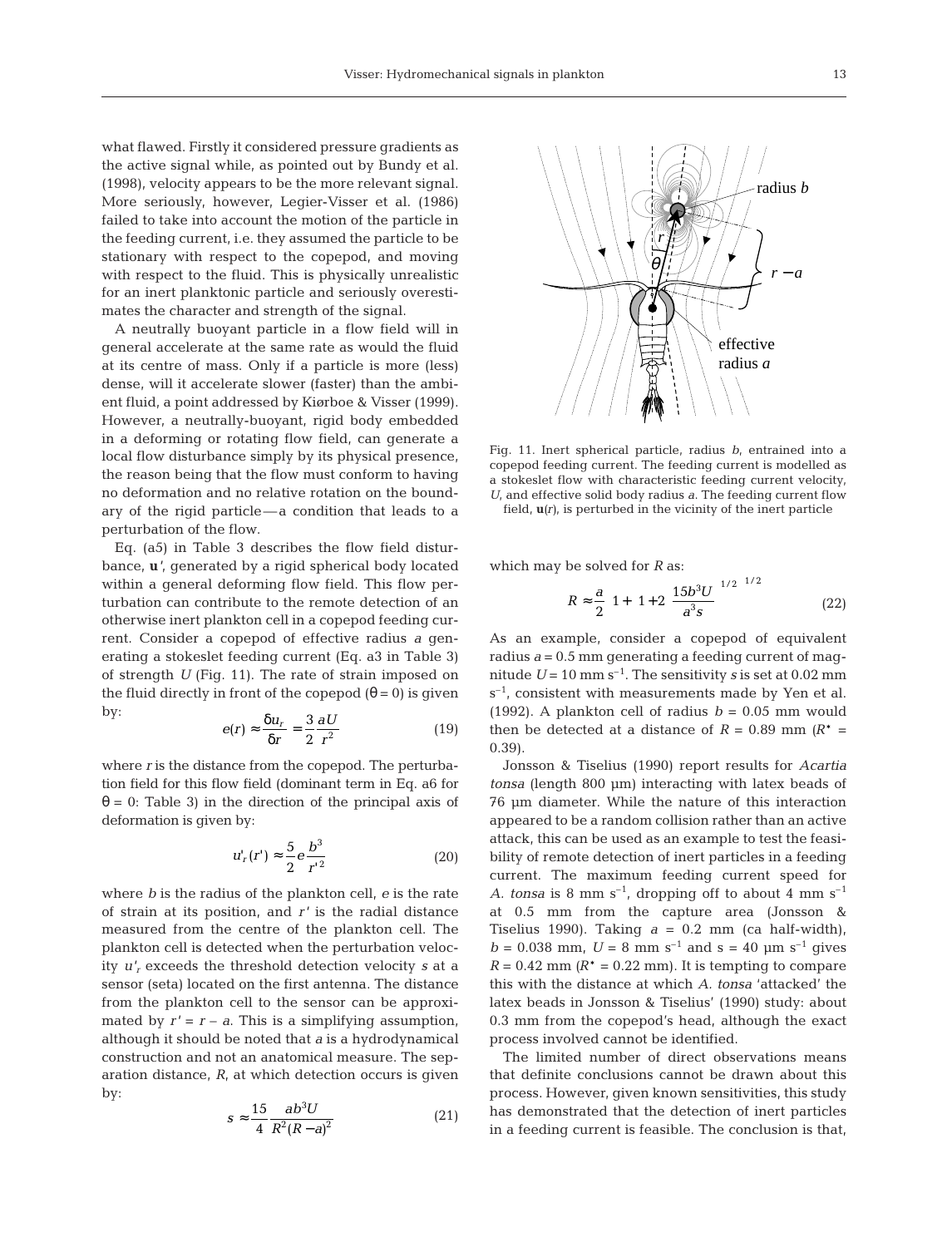

Fig. 12. Relative rotation. (a) Co-ordinates and velocity  $(u'_\phi)$ associated with a rotating sphere; (b) viscous  $(T_v)$  and gravitational  $(T<sub>g</sub>)$  torque exerted on a sphere with an eccentric centre of mass; (c) co-ordinates for feeding current vorticity and detection of a self-rotating body

potentially, the feeding current is not just a means of sweeping food particles towards the feeding appendages, but can also serve as an integral part of the remote-sensing mechanism of a copepod.

## **Relative rotation**

An inert spherical particle with uniform density rotates at the same rate as the ambient fluid. There are, however, 3 mechanisms that can lead to a relative rotation of an organism with respect to its ambient fluid. The first is by direct rotational swimming (e.g. rotifers). The second is through the interaction of a non-spherical shape in a deforming flow (Visser & Jonsson 2000). Finally, relative rotation can result through a particle with an eccentric centre of mass interacting with ambient fluid rotation (e.g. Kessler 1986). In either case, the flow-field disturbance, *u'*, generated by a rigid spherical particle of radius *b* can be approximated by:

$$
u'_{\phi} = -\Omega b^3 \sin \theta^* r^{-2} \tag{23}
$$

(Eq. a8: Table 3), where  $\Omega$  is the rate of rotation of the particle with respect to the fluid about the axis  $\theta^* = 0$ .

The velocity field  $u'_{\phi}$  is directed perpendicular to the radial direction (Fig. 12a).

A feeding current generally has inherent vorticity, ω. From the stokeslet model (Eq. a3, Table 3), one can estimate this to be:

$$
\omega = -3 a U \sin \theta r^{-2} / 2 \tag{24}
$$

where *U* is the feeding current speed and *a* is the radial dimension of the pumping zone. This is effectively taken as half the copepod's body width.

A particle with an eccentric centre of mass entrained into a current with a horizontal component of vorticity will come under the influence of 2 torques:  $T<sub>g</sub>$  due to gravity and  $T_{\rm v}$  due to frictional drag arising from relative rotation with respect to the fluid (Fig. 12b). Assuming the particle to be spherical with radius *b*, these are given by:

$$
T_g = 4/3\pi\rho b^3 g d\sin\xi \qquad (25)
$$

$$
T_{\rm v} = 8\pi\mu b^3 \Omega^* \tag{26}
$$

(Kessler 1986, Jonsson et al. 1991), where  $\rho$  is the density of the particle, *d* is the offset of the centre of mass from the geometric centre of the particle, *g* is acceleration due to gravity,  $\mu$  is the dynamic viscosity, and  $\Omega^*$  is the relative rotation of the particle with respect to the fluid. Since the gravitational torque is dependent on ξ, the orientation of the particle with respect to the vertical, the particle can assume a steady orientation such that the gravitational and frictional torques balance. However, there is a limit to this balance. The maximum value the gravitational torque can achieve is  $4/3πρ b<sup>3</sup> g d$ , and this happens when the relative rotation is  $\Omega^*_{\text{max}} =$ ρ*dg*/(6µ*)*. That is, if the absolute fluid rotation is greater than  $\Omega^*$ <sub>max</sub>, then the particle begins to tumble so that the relative rotations does not exceed is  $\Omega^*$ <sub>max</sub>. Thus, given a sensitivity *s*, the detection distance for a biased particle in a feeding current has 2 forms depending on ω, the vorticity of the feeding current, and the maximum particle rotation rate. Specifically,

$$
\omega < 2 \, \Omega^*_{\text{max}}: \qquad R^*(R^* + a) = \left(\frac{3Uab^3}{4s}\sin\theta\right)^{1/2} \tag{27}
$$

 $\cdot$ 

$$
\omega > 2 \, \Omega_{\text{max}}^* \qquad R^* = (\Omega_{\text{max}}^* \, b^3 / s)^{1/2} \tag{28}
$$

Estimates of the separation distance, *d*, appear to be of the order of 1% of the radius of the organism (Fields & Yen 1997a). This suggests a size-dependence on  $\Omega_{\text{max}}^* = \gamma b$ , where  $\gamma \approx 90 \text{ cm}^{-1} \text{ s}^{-1}$ . For a typical copepod feeding current, (e.g.  $a = 0.2$  mm,  $U = 10$  mm s<sup>-1</sup>), and its prey *(b* < 0.05 mm), flow-field rotation nearly always exceeds  $\Omega^*$ <sub>max</sub>, so that Eq. (28) applies. That is  $R^* \approx b^2$ (γ/*s)*1/2. Thus, eccentric particles with radius *b* < *(s*/γ) 1/2 cannot be detected by their associated vorticity field. For  $s = 40$   $\mu$ m s<sup>-1</sup>, this gives  $b_{\text{min}} = 66$   $\mu$ m. Particles larger than this can, in principal, be remotely detected,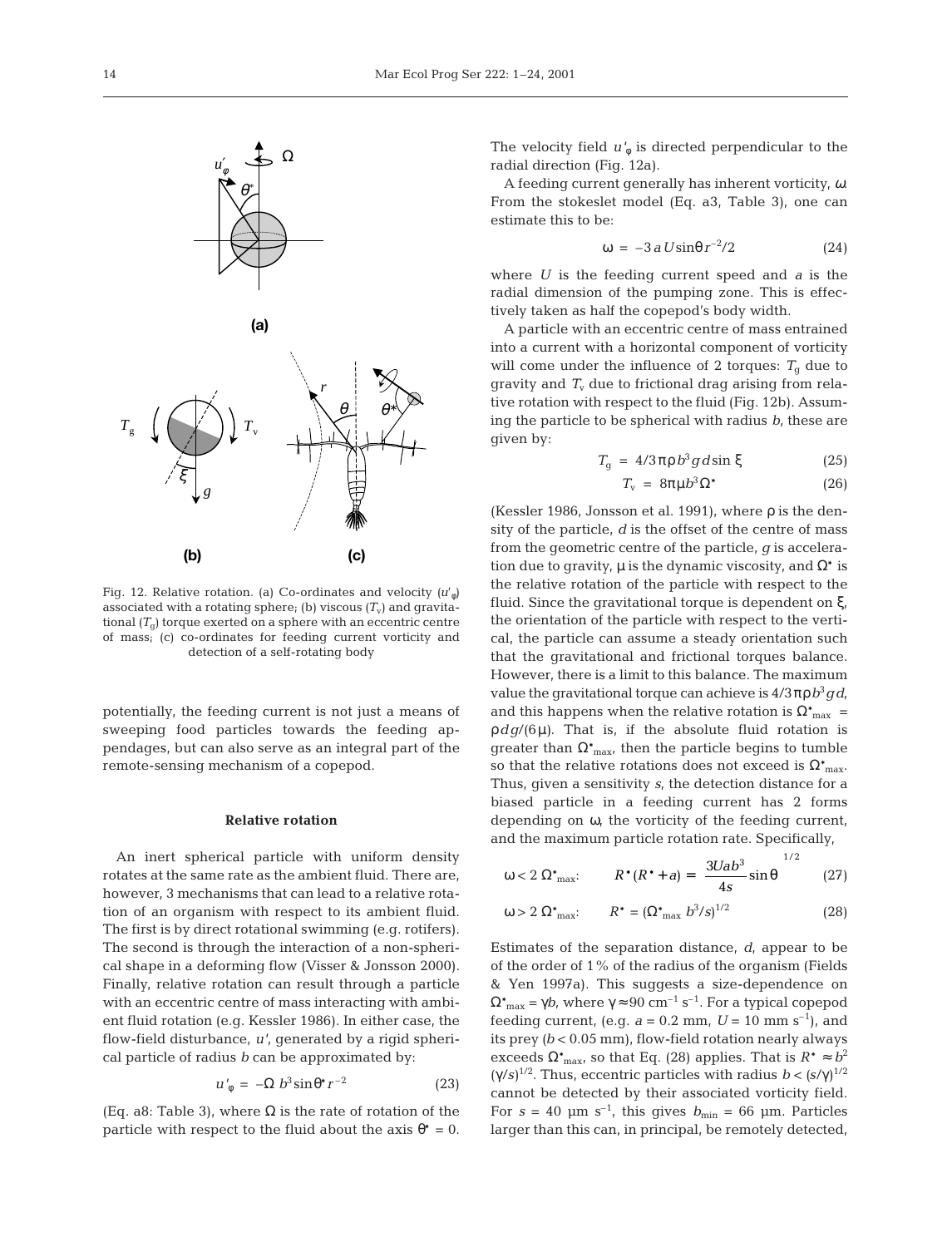e.g.  $b = 100$  um,  $s = 40$  um s<sup>-1</sup> gives  $R^* = 150$  um. Note that any flow disturbance generated by this mechanism will also have an associated deformation flow, as discussed previously ('Stokes flow solutions': 5th subsection). Given the analysis here, detection of the deformation field will in all likelihood occur at a greater distance than detection of the rotational field component.

In addition to passive rotation, some organisms actively rotate by applying a torque directly to the fluid. Ciliates and rotifers are examples, and both are potentially important food sources for copepods. For a raptorial copepod with sensitivity *s*, the distance at which it can detect a rotating organism of radius *b*, and angular velocity  $Ω$  is given by:

$$
R^* = (\Omega b^3 \sin \theta^* / s)^{1/2} \tag{29}
$$

where  $\theta^*$  is the angle between the axis of rotation and the vector from the centre of the rotating organism to the detector (Fig. 12c). Observations of rotation rates for swimming organisms are rare. Fenchel & Jonsson (1988) reported an angular velocity of  $\Omega \approx 0.5$  to 3.5 radian  $s^{-1}$  (i.e. 0.1 to 0.5 rotations  $s^{-1}$ ) for the ciliate *Strombidium sulcatum*  $(b = 15 \text{ µm})$ . For this small, slowly rotating ciliate, detection is just possible at  $R^* = 17$  µm (for  $s = 40$  µm s<sup>-1</sup>). Similar sizes and rotational rates for dinoflagellates (e.g. *Prorocentrum mariae-labouriae)* as reported by Kamykowski et al. (1992), lead to similar detection distances. However, larger, more rapidly rotating organisms can be detected at considerable distances. For example, a 50 µm organism making 1 revolution s<sup>-1</sup> ( $\Omega = 2\pi$  s<sup>-1</sup>) can be detected at a distance of 140 µm. The envelope of detection distances is plotted in Fig. 13.

## **Passive particles approached by self-propelled predator**

To complete the examination of the detection of inert particles by hydromechanical signals, let us consider 1 final case, namely that of remote detection by a selfpropelled organism of a non-motile particle in its vicinity (Bundy et al. 1998). At a low Reynolds number, a self-propelled organism, such as a cruising copepod, generates a predominantly stresslet flow field which has inherent deformation and vorticity. Much as in the case of a feeding current ('Stokes flow solutions'; 5th subsection), an inert solid particle within a stresslet flow field generates a perturbation flow that can, in principle, be remotely detected. In order to explore the feasibility of this mechanism, I computed the rate of strain in front of a self-propelled organism  $(\theta = 0)$ . From Eq. (15) and following Eq. (19), this is given by:

$$
e(r) \approx \frac{\partial u_r}{\partial r} = 6 \frac{a^2 U}{r^3} \tag{30}
$$

*b*, particle radius (µm) 10 100 Fig. 13. Detection distance, *R*, of a rotating organism of radial dimension *b*. In this example, we assume that the detector is large compared to *b*, and detection is triggered when the velocity exceeds 40  $\mu$ m s<sup>-1</sup>. The no detection zone is defined as when *R* < *b*. Three detection curves are plotted, for rotation

rates of 0.1, 1 and 10 rotations  $s^{-1}$ 

Substituting into Eq. (20) and for a given sensitivity *s*, detection occurs at the distance *R* given by the solution of:

$$
R^3(R-a)^2 = 15a^2b^3\frac{U}{s}
$$
 (31)

Observations by Bundy et al. (1998) of *Diaptomus sicilis* (length 1.2 mm) attacking polystyrene beads (diameter 50 µm) appeared to follow this scenario. The copepod swam slowly towards the bead at a speed of 1 to 2 mm  $s^{-1}$  *(Re* = 0.5 to 1). As the copepod approached, the bead began to move in advance of the copepod. At about 1 mm distance, the copepod attacked the bead. Setting  $a = 0.5$  mm,  $b = 0.025$  mm,  $U = 2$  mm s<sup>-1</sup> and s = 0.02 mm  $s^{-1}$  gives  $R = 0.65$  mm. It appears feasible, therefore, that inert particles can be remotely detected by moving organisms due to a perturbation to their own flow field; i.e. as first suggested by Zaret (1980), being non-motile is no guarantee of being hydrodynamically inconspicuous.

# **BEATING APPENDAGES AND ACOUSTIC SIGNALS**

Copepods and other zooplankton use beating appendages to propel themselves through the water or to generate feeding currents (Montgomery & MacDonald 1987, Tiselius et al. 1997, van Duren 2000). The oscillatory signals associated with this behaviour have often been suggested as a means by which these organisms can be remotely detected (Kirk 1985). While copepods do not appear to be sensitive to pressure per se (Lenz & Yen 1993, Bundy et al. 1998), they are sen-

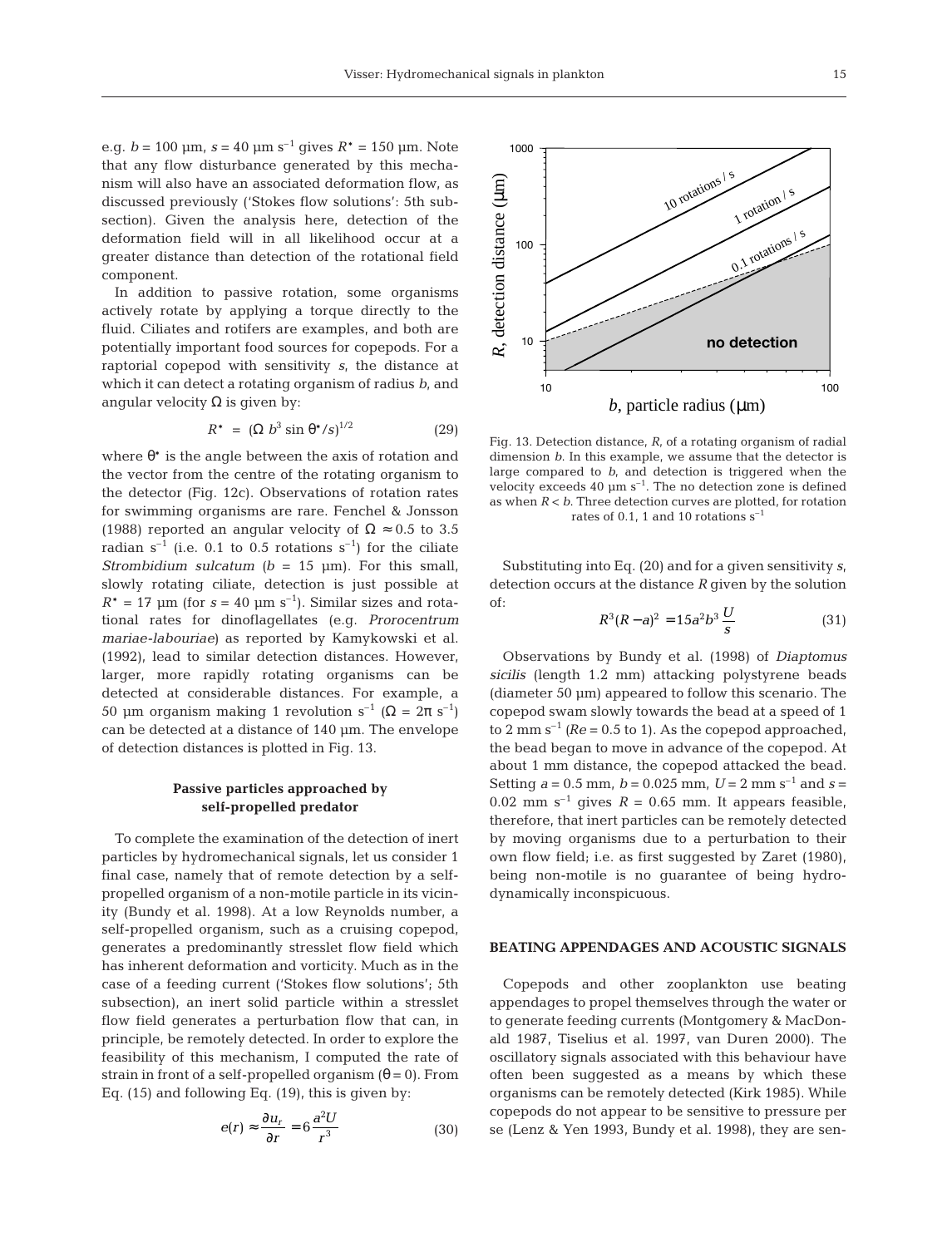

Fig. 14. The 4 hydrodynamic components associated with the translation of a body at high Reynolds number *Re* for a spherical body of radius *a* moving with velocity *U*. Laminar boundary-layer thickness is of the order *aRe*<sup>-1/2</sup>. The velocity structure of the wake follows  $u \approx C_D ReUar^{-1}$ . When the momentum imparted to the wake is sufficient, a vortex can form moving down-stream of the moving body. Up-stream, in an otherwise undisturbed fluid, conservation of angular momentum imposes a zero vorticity constraint on the flow. The lowest-order multipole that conforms to this condition is the potential dipole, which scales as  $u \approx U a^{3} r^{-3}$ , where *r* is the radial distance from the translating body

sitive to the velocity fluctuations associated with a travelling sound wave. Indeed, Lenz & Hartline (1999) used vibrational stimuli to directly elicit remote escape/attack responses in a calanoid copepod.

The signal transmitted to the surrounding fluid from beating appendages can be modelled as an acoustic dipole (Lighthill 1978, Kalmijn 1988). The strength of the velocity fluctuation attenuates differently in space depending on the distance from the source compared to the acoustic wavelength. Specific formulations are given in Table 3. For an appendage of radial dimension *a* oscillating at a frequency  $\sigma$  (radians s<sup>-1</sup>) with a peak velocity *U*, the amplitude of the velocity fluctuations are given by  $u \approx U a^3/r^3$  for  $kr < 1$ , and  $u \approx U k^2 a^3/r$  for  $kr > 1$ , where *k* is the wave number defined as  $k = \sigma/c$ , and *c* is the speed of sound in water. For the marine environment, *c* lies between 1450 and 1550 m  $s^{-1}$ .

For the typical frequencies of beating appendages, (10 to 1000 Hz; e.g. Yen & Strickler 1996), the relatively high speed of sound in seawater means that the wavelength of the associated acoustic wave is 1.5 to 150 m (Denny 1993), much greater than the distances relevant for individual plankton. Thus for beating appendage detection, the relevant dynamics are described by nearfield acoustics (Eq. a9: Table 3). This has 2 important consequences. Firstly, the attenuation of the signal is nearly always rapid, falling off with an  $r^{-3}$  power law with increasing distance from the source. Secondly, because the wavelength is long, the velocity field itself will serve only to translate the detector (copepod) as a whole, yielding no velocity difference between the fluid and the detector. The detectable signal, *u*', is provided

by the gradient of the velocity field and the size of the detector, *b*. That is  $u' = 3Ua^3b r^{-4}$ . There is a fundamental difference in the detection of acoustic signals by planktonic versus benthic organisms; for the latter, which are fixed in space, absolute velocity is relevant.

As pointed out by Yen & Strickler (1996), the beating appendages of suspension feeding copepods create both an oscillating component and a mean feeding current. The same is true for free-swimming copepods, the mean component being their motion through the fluid. In each case, the mean component is associated with a velocity field that attenuates less rapidly  $(r^{-1}$  for feeding current and  $r^{-2}$  for self-propelled) than the near-field acoustic signal  $(r^{-4})$ . This would suggest that signals associated with vibrations are of minor importance.

## **SWIMMING AT HIGH REYNOLDS NUMBER**

While their habitat is generally one of low Reynolds number, occasionally the plankton experience or generate energetic, inertially dominated events. It is these periodic excursions into the high *Re* (Eulerian) regime that I examine here. The 2 specific examples considered are the generation and detection of the hydromechanical signal associated with the approach of a predatory fish and the rapid escape jump of a copepod.

Hydrodynamic signals generated by high *Re* motion differ from those at low *Re* primarily in the volume of fluid influenced by viscosity. At low *Re*, this volume is essentially infinite; at high *Re*, the influence of viscosity is limited to a laminar boundary layer surrounding the moving body. High *Re* motion is characterised by a strong fore-aft asymmetry. In front of the moving body, the fluid is largely unaffected and is only driven by its own inertia and continuity; behind the moving body, however, vorticity and momentum generated at the body's surface are shed to the bulk of the fluid. Thus, at high *Re*, the hydromechanical signals associated with an approaching or retreating organism differ.

Immediately adjacent to the translating body (Fig. 14), is the so-called laminar boundary layer wherein momentum and vorticity are imparted from the body to the fluid by viscous forces. This boundary layer has a thickness of  $O(aRe^{-1/2})$  and is a region of intense momentum and vorticity transmission to the fluid that is advected aft of the translating body. Within the wake, momentum and vorticity are transmitted to the bulk of the fluid. This can be seen as a zone where the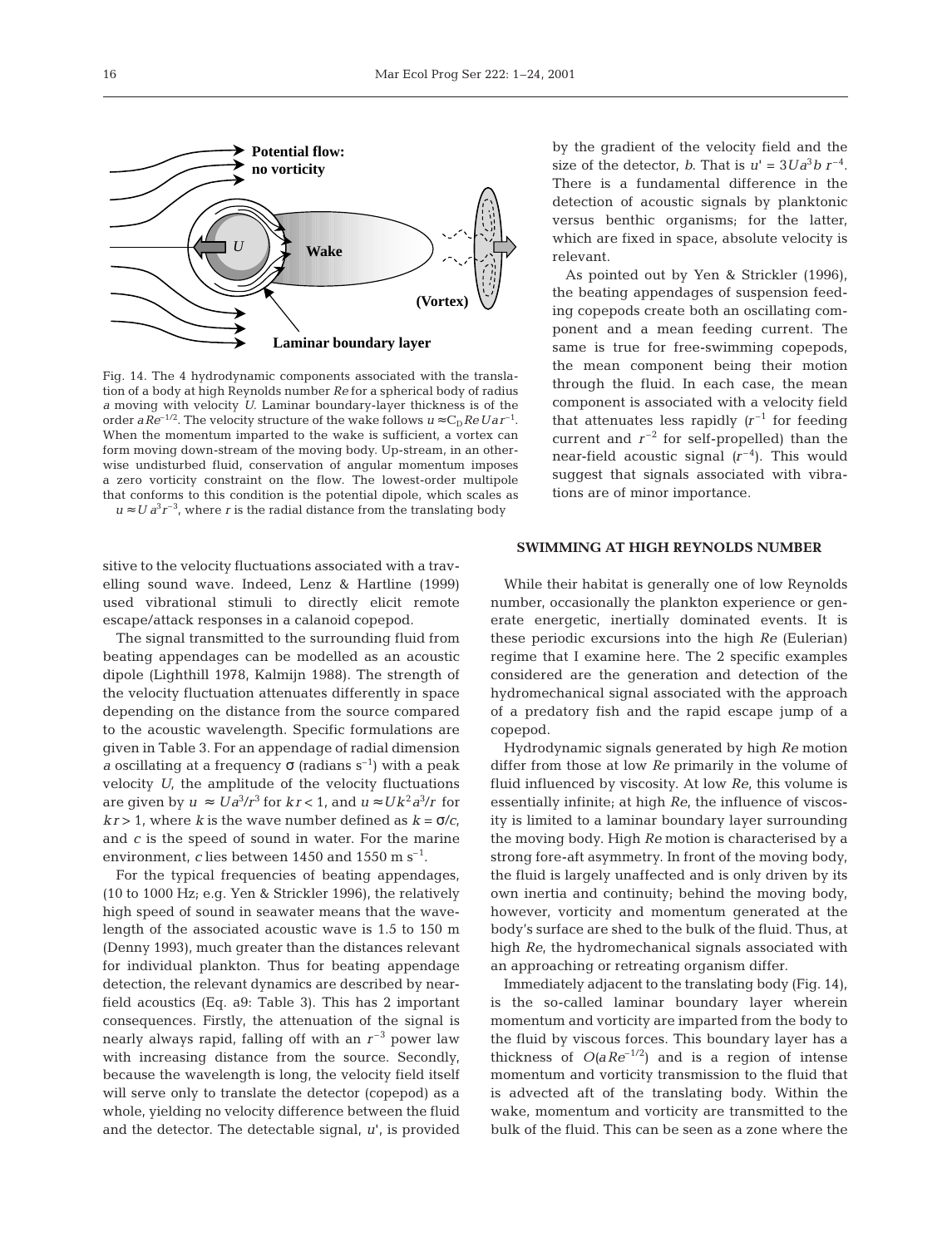fluid relaxes from the disturbance generated by the translating body, and can be modelled as a translating point source of momentum (Batchelor 1967) leading to Eq. (a13) in Table 3. This expression assumes that the along-wake diffusion of momentum is minimal and comparable to the plume generated by a translating point source of a chemical tracer (Csanady 1973, Okubo 1980). Beyond the region where viscosity plays an important role, the flow is essentially inviscid and irrotational in an otherwise undisturbed fluid; i.e. conservative properties of the flow, such as momentum and vorticity, are only transmitted by advection. This type of flow is known as potential flow.

#### **Approaching/attacking fish**

We can model the fluid disturbance in front of a swimming fish as that associated with a translating sphere at high *Re* where the forward hemisphere approximates the snout of the fish. In front of the laminar boundary layer, the flow field is non-turbulent and described by a potential dipole, given in Eq. (a12) in Table 3.

In a recent study, Viitasalo et al. (1998) demonstrated that the ability of juvenile fish (the stickleback *Gasteroseus aculeatus)* to successfully approach, attack and capture rheotactic copepod prey was dependent on the final approach speed of the fish. In their study, the rheotactic ability of the prey (in this case *Eurytemora affinis)* was quantified in a siphon experiment, which showed that the copepod initiated an escape reaction at a flow deformation rate *e*\* of between 0.8 and 9  $s^{-1}$ , with mean at about 2  $s^{-1}$ . This corresponds to a sensitivity  $s = 1$  mm s<sup>-1</sup> (range 0.4 to 4.5 mm  $s^{-1}$ ).

Sticklebacks (approx. length 2 cm, width 0.2 cm) cruise at a speed of 1 to 3 cm  $s^{-1}$  ( $Re = 20$  to 60). Upon visually fixing a prey item at a distance of 2 cm, they approach it by decelerating over a period of 1 to 2 s to a speed of  $0.5 \text{ cm s}^{-1}$  ( $Re = 10$ ). The final attack, initiated at a distance of 0.1 cm, is rapid, with speeds of over 6 cm s<sup>-1</sup> ( $Re > 120$ ). In all instances the Reynolds number exceeds 10, and the thickness of the laminar boundary layer is at most 0.03 cm, i.e. less than the attack distance. Thus, the translating sphere model used by Viitasalo et al. (1998), may be less than ideal in that it is formulated for low Reynolds numbers only.

Directly in front of an approaching fish  $(\theta = 0)$  the deformation rate of the potential flow is given by:

$$
e(r) = \frac{\partial u_r}{\partial r} = 3U \frac{a^3}{r^4} \tag{32}
$$

which gives a reaction distance:

$$
R = (3Ua^3/e^*)^{1/2} \tag{33}
$$



Fig. 15. Reaction distance *R* of the copepod *Eurytemora affinis* as a function of the approach speed *U* of a predatory larval fish (stickleback). Shaded region indicates the laminar boundary layer around the head of the fish where friction is important; in the unshaded region, the flow is dominated by inertia and conforms to a potential flow. The 3 curves indicate estimated *R* as a function of *U* based on a potential dipole model of the flow, and the range of threshold deformation rates measured by Viitasalo et al. (1998). Also shown is the range of observations for successful escapes of the copepod also reported by Viitasalo et al. (1998)

Fig. 15 shows calculations of the reaction distance for sticklebacks based on the information in Viitasalo et al. (1998); 3 curves are presented for different values of the threshold deformation rate:  $e^* = 0.8$ , 2, and  $9 s^{-1}$  respectively. Also drawn is the curve delineating the laminar boundary layer. Observations of escape events of *Eurytemora affinis* are plotted as a function of the fish approach speed and reaction distance, and lie reasonably well within the predicted curves. Given the uncertainty of the data, it must be noted that the model used by Viitasalo et al. (1998) also gave a reasonable fit.

#### **Copepod escape jumps**

When alerted to proximate danger, copepods can perform spectacular escape runs, either in the form of high-velocity darts, constant swimming, or a sequence of jumps (Yen & Strickler 1996). Similar escape responses are exhibited by other zooplankton, e.g. rotifers (Williamson & Vanderploeg 1988). Escape speeds can reach up to 500 mm  $s^{-1}$ , corresponding to up to 200 body lengths  $s^{-1}$ . That these events have an inherently high Reynolds number (i.e. are inertially dominated) can be seen, for instance, in the results of a study by Yen & Strickler (1996), who presented a Schlieren image of the hydrodynamic 'footprint' left in the wake of an escaping *Euchaeta rimana*. This showed mushroom-shaped vortices shed at about 35 ms intervals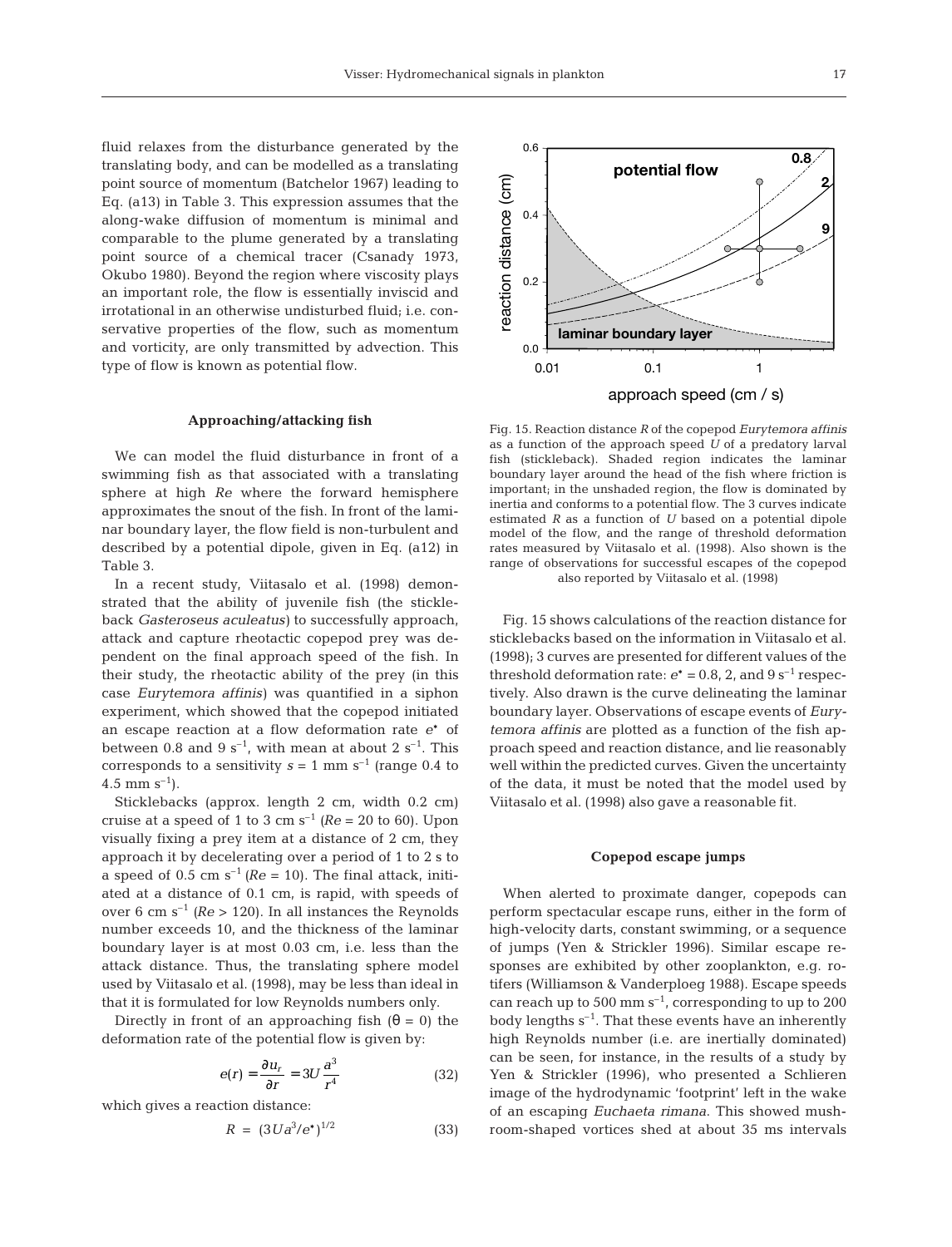and with 5 mm separation. The average Reynolds number for this behaviour is *Re* = 100, although it may be considerably higher at the instant that each vortex is shed.

More detailed examinations of the vortex shed by escaping zooplankton have recently been conducted by Gries et al. (1999) for *Daphnia pulicaria*, and by van Duren et al. 1998 for the copepod *Temora longicornis*. The latter examines the velocity in the wake of an escape using laser-sheet particle-image velocimetry yielding detailed quantification of the flow field. The hydrodynamics of both the copepod flight and the signal it generates is crucial to the ensuing escape/capture probability. While powerful escape jumps are useful in removing the copepod from immediate risk, they also generate strong signals that can alert the predator to their presence. Indeed, some predator attacks on rheotactic prey appear to be triggered by the prey escape reaction (Yen & Strickler 1996). Artificial vortices have, in fact, been used in the past to elicit responses in zooplankters, e.g. in examining the matelocating abilities of the copepod *T. longicornis* (Yen et al. 1998), and the attack response of chaetognaths (Nishii 1998). The moral is clear: if a prey is to escape, it had better be successful, since a half-hearted attempt is worse than no attempt.

A single jump or a rapid swimming bout is initiated when the copepod applies a thrust to the fluid. While more sophisticated models of how copepods generate thrust have appeared (e.g. Morris et al. 1985 considered the motion of pereiopod pairs), for simplicity I assume this to be affected by a single impulse: a constant force  $F<sub>T</sub>$  applied for a finite time interval,  $\Delta t$ . During this motion, the copepod accelerates, comes under the influence of drag, and approaches 'terminal' velocity, *U*0. When the copepod stops applying thrust, it decelerates due to drag, and finally comes to a stop. We can model the thrust  $F<sub>T</sub>$  by considering the rate of change of momentum of fluid pumped by the copepod's swimming appendages. Specifically, if the velocity of pumped fluid relative to the copepod is *u*, and it is pumped through a cross-sectional area of *A*, then in a high Reynolds number regime  $F_T = \rho A u^2$ , where  $\rho$  is the density of the fluid. However, there is a maximum rate, *U*, at which the copepod can pump water. This is physically fixed by the rate at which the copepod can move its swimming appendages. Thus, the relative velocity pertinent to the thrust is  $u = U - v$ , where *v* is the speed of the copepod through the water. The thrust that can be applied is maximum when the copepod is stationary, decreasing as the copepod accelerates (a similar process occurs when the initial oar strokes move a rowing boat). For simplicity, setting the density of the copepod equal to that of the fluid, and  $A = \pi a^2$ , the equation of motion (from Maxey & Riley 1982, sum-

marised in Eq. a14 to a16 in Table 3) for the copepod can be written as:

$$
\frac{dv}{dt} = \begin{cases} \frac{3}{4} \frac{(U - v)^2}{a} - \frac{f}{\tau} v & \text{for } t < \Delta t \\ -\frac{f}{\tau} v & \text{for } t \ge \Delta t \end{cases}
$$
(34)

Here  $v(t)$  is the copepod's velocity through the water and *a* (in this case) is the equivalent radius of the crosssectional area of the copepod perpendicular to its direction of motion;  $\tau = 2a^2 \rho/(9\mu)$  is the Stokes time scale, i.e. the time for a particle of radial dimension a to dissipate most of its momentum to the fluid of density ρ and dynamic viscosity  $\mu$ . For a 100  $\mu$ m-radius particle,  $\tau$  is approximately 1 ms. The drag factor f is from Clift et al. (1978), reviewed in Fung (1998), and covers the *Re* range up to  $O(10^3)$ :

$$
f = 1 + 0.1315 \, Re^{(0.82 - 0.05 \log_{10} Re)} \tag{35}
$$

Fig. 16 presents a numerical simulation of Eq. (34) subject to Eq. (35) for  $a = 0.2$  mm  $(\tau = 5 \text{ ms})$ ,  $U = 500$  mm s<sup>-1</sup>, where thrust is applied for  $\Delta t = 0.01$  s. The copepod accelerates rapidly (Fig. 16a), attaining a terminal velocity of  $U_0 = 270$  mm s<sup>-1</sup> within 2 ms. The thrust stops at *t* = 10 ms, and the copepod effectively comes to a halt within the next 20 ms. These parameters roughly correspond to a single power stroke of *Euchaeta rimana* (Yen & Strickler 1996). Maximum displacement is a little under 3.2 mm (Fig. 16b), and most of this is accomplished while the copepod is actively applying thrust. The thrust and drag (Fig. 16c) experienced by the copepod is equal (acceleration  $\approx 200$  m s<sup>-2</sup>, force  $\approx$  $6 \times 10^{-6}$  N) during the constant-speed phase. For the short interval prior to this, thrust is up to 5 times higher. The result is that the fluid experiences a very intense impulse (Fig. 16d) as the copepod initiates its escape. The net force on the fluid falls to zero during the constant-speed phase, and then reverses when the thrust is turned off and only drag is active. The main features of the motion are similar to the more sophisticated model (Morris et al. 1985) for *Pleuromamma xiphias* (length 6 mm), which gave results (maximum thrust  $25 \times 10^{-6}$  N,  $\Delta t = 15$  ms,  $U_0 = 300$  mm s<sup>-1</sup>, and distance  $travelled = 3.8 mm$ ).

If the initial momentum impulse applied to the fluid (Fig. 16d) is sufficiently strong, a vortex will evolve, propagating behind the copepod and entraining fluid as it moves. Theoretical considerations (Maxworthy 1972, Shariff & Leonard 1992) suggest that the temporal evolution of the translational velocity, *V*, of the vortex is of the form:

$$
V = A (t + t_0)^{-1}
$$
 (36)

where  $t_0$  is a 'virtual' time origin, and  $A$  is a constant. Unfortunately, the values of  $A$  and  $t_0$  cannot be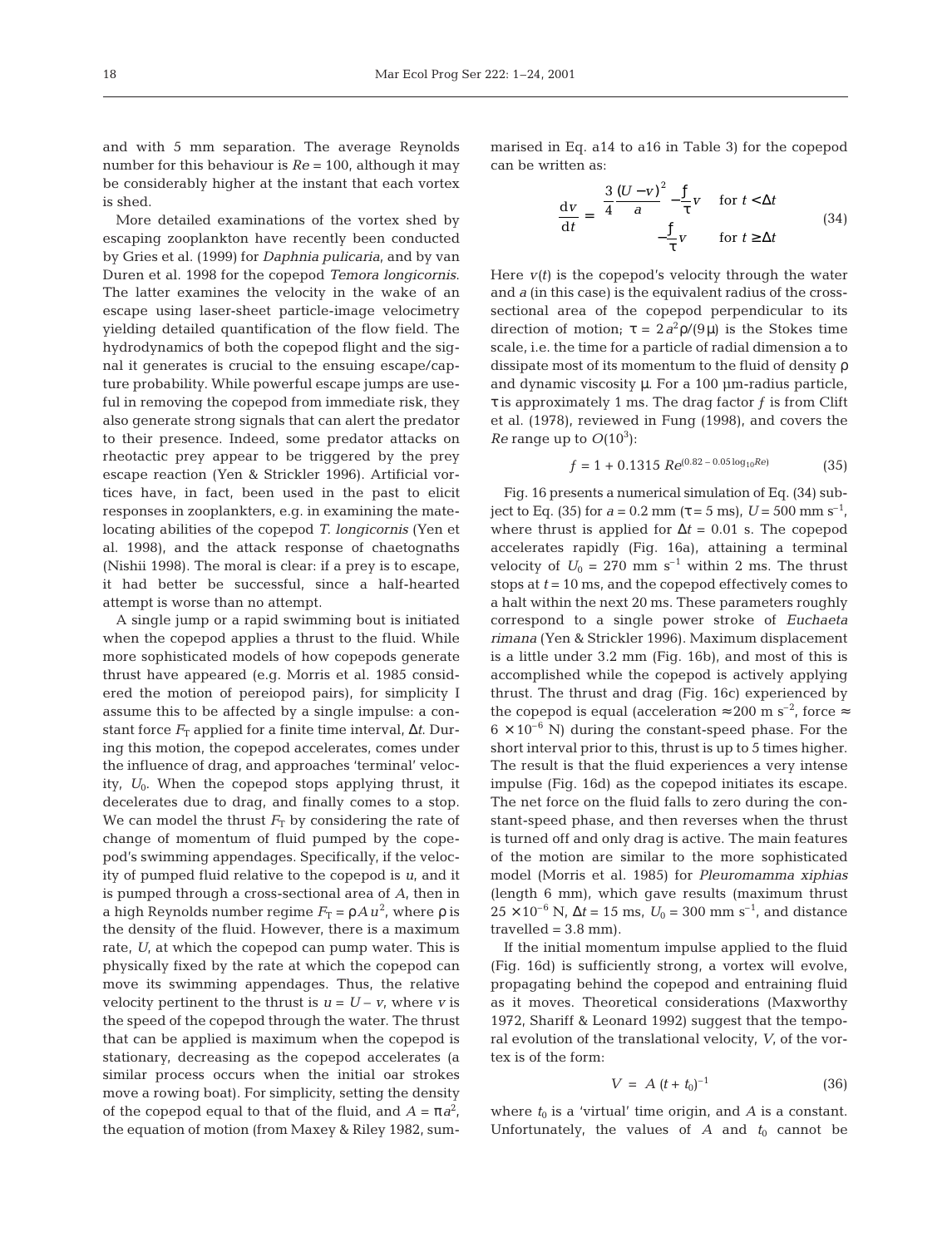derived from first principles, and must be empirically determined. As an example, the data of van Duren (2000) on the vortex generated by a *Temora longicornis* Copedodite Stage I (length 330 µm) escape reaction yields a reasonable fit for *A* = 2 mm and  $t_0 = 0.1$  s. The dimension of the vortex can be estimated from conservation of momentum. Thus, if *b* is the radial dimension of the vortex,  $Vb^3 \approx$  constant. Defining X as the distance of the vortex from the point of impulse, then:

$$
X = A \ln(1 + t/t_0)
$$
 (37)  
\n
$$
V = V_0 \exp(-X/A)
$$
 (38)  
\n
$$
b = b_0 \exp(X/(3A))
$$
 (39)

where  $V_0 = A/t_0$  is the initial velocity (at  $t = 0$ ) and  $b_0$  is the initial radial dimension of the vortex. It is reasonable to assume that  $b_0$  scales with the size of the organism generating the vortex.

By equating the initial momentum imparted by the copepod to the

fluid with the initial conditions of the vortex, 1 can approximate:

$$
\int_{0}^{\Delta t} (F_{\rm T} - F_{\rm D}) \mathrm{d}t \approx \pi \rho U^{2} a^{2} \frac{\tau}{2} \approx \frac{4}{3} \pi \rho V_{0} b_{0}^{3} \qquad (40)
$$

Thus, by combining the motion of the copepod (Eqs 34 & 35) and the motion of the vortex (Eqs 37 to 39) one has a potential means of predicting the escape success as a balance between the ability to flee danger (jump length), and the exposure to attack risk (hydromechanical signal of the vortex). Unfortunately, knowledge of the small vortices at the scale commensurate with copepod escape jumps is still too incomplete to make quantitative predictions at this time.

A few salient points, however, can be drawn from a scale analysis of the processes involved. The time scale associated with small vortices is long compared to typical time scales for copepod jumps (swimming interval ∆*t* + Stokes time scale τ*)*. Even for the relatively weak vortex generated by *Temora longicornis* CI reported by van Duren (2000), velocities in excess of 1 mm  $s^{-1}$ were evident 1 s after the impulse event. The Stokes time scale for *T. longicornis* CI is in the order of 1 ms, and the escape interval in the order of 10 ms. In this time interval, the vortex is barely diminished and still has 90% of its initial velocity. Thus, a predatory copepod with sensitivity of  $s = 100 \mu m s^{-1}$  can sense the vortex (equating *V* with *s* in Eq. 36) up to 10 mm from its origin for 20 s after the jump event, and over a volume



Fig. 16. Simulation of the power stroke of a copepod escape jump. The copepod has an effective radius of 0.2 mm, and a maximum 'pumping' velocity of 500 mm s–1. Thrust is applied for 10 ms. (a) Velocity; (b) distance (c) and (d) acceleration (force per unit mass) experienced by the copepod (thrust and drag) and by the fluid respectively

with radius of 2 mm. This analysis poses the question: will not a large powerful eddy confuse the predator rather than alert it to a potential prey? This may very well be the case for a relatively large prey generating a correspondingly large vortex; however, small-scale vortices remain coherent over quite a long distance. Again taking *T. longicornis* CI as an example, the size of the vortex increases by <20% over a travel distance of 1 mm, and doubles in size only after >4 mm travel distance. Thus, not only does the vortex carry information about the size of its generating organism over relatively long distances, but the coherence of the vortex suggests that directional information is potentially available to the predator (Fig. 17). Seen in this way, an escape jump for *T. longicornis* CI is a high-risk manoeuvre.

The risk factor involved in generating a conspicuous vortex can be measured in terms of the initial momentum imparted to the fluid. Assuming that the vortex initially scales with *a*, the risk is proportional to  $U^2 a/\mu$ from Eq. (40). In comparison, the benefit derived from the escape bout (i.e. distance) depends primarily on the swimming duration ∆*t* and its terminal velocity *U*0. Examining the terminal velocity (solving d*v*/d*t* = 0 for *t* < *t*<sub>0</sub> in Eq. 32), we find  $U_0 = U/(1 + (12f/Re)^{1/2})$  which gives  $U_0 \propto a^{1/2}$  for  $Re > 1$ . Thus, with respect to size, risk increases faster than benefit *(a* vs  $a^{1/2}$ ) with increasing size. However, other factors certainly play a role. Escape distance also depends on escape duration ∆*t*,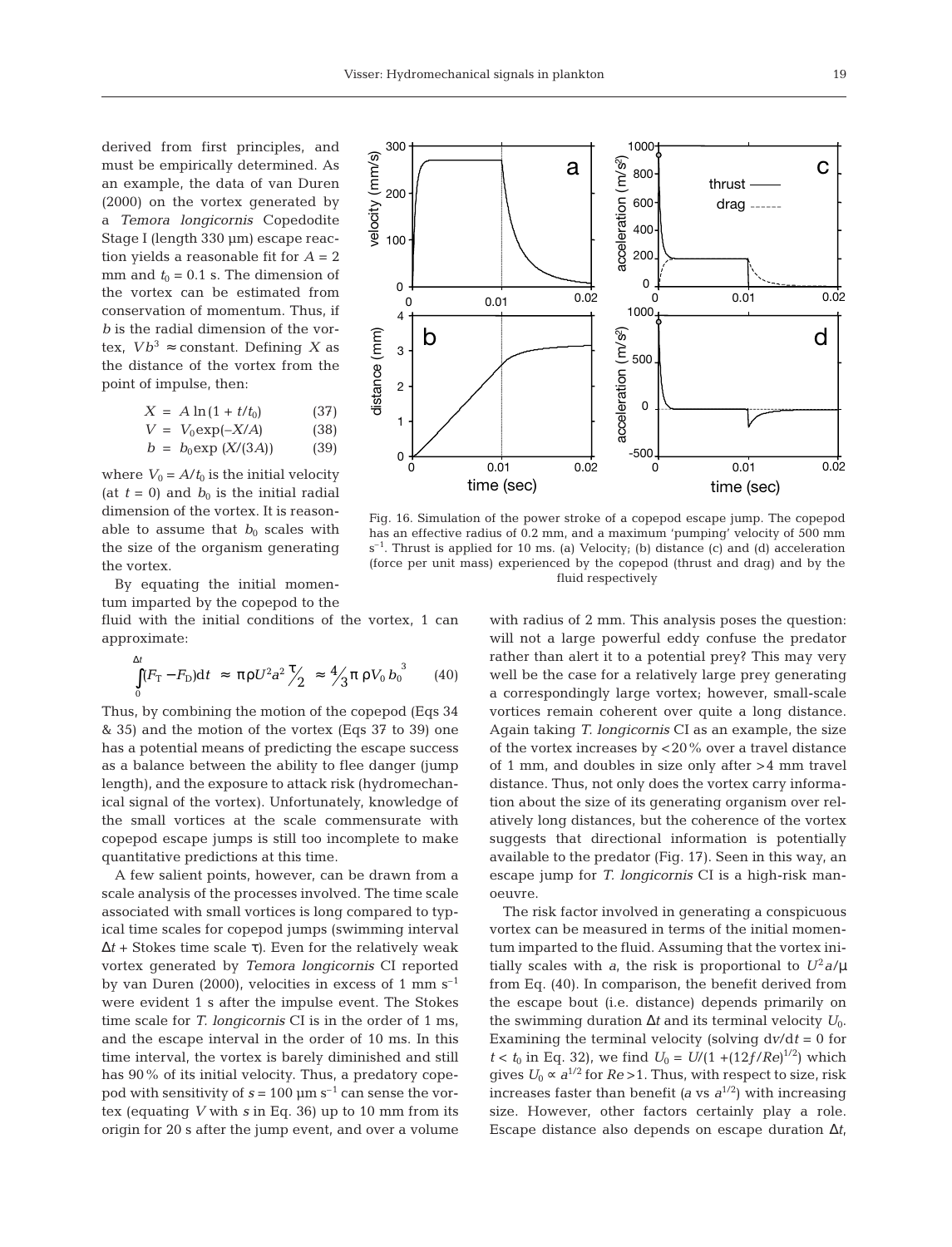

Fig. 17. Vortex detection. A predatory copepod can potentially gain higher-order information from the detection of a vortex shed from an escape reaction of, for instance a nauplius. On the planktonic scale, the size and velocity of the vortex changes only slowly over time and distance travelled. Furthermore, high *Re* flows can maintain sharp velocity gradients. Thus, the measured size and velocity of the vortex relates to the jump speed and size of the escaping copepod. The timing of the signal as it passes different setae,  $s_1$ ,  $s_2$  and  $s<sub>3</sub>$ , gives directional information, indicating the path of the escaping nauplius

and the maximum fluid speed, *U*, both of which are expected to be strongly size-dependent.

# **TURBULENCE AND SIGNAL DETECTION**

Under natural conditions, organisms experience not only the hydromechanical signals generated by other organisms, but also a myriad of signals associated with the physical forcing of the environment. On the planktonic scale, these signals are within the turbulentenergy spectrum, close to (and often spanning) the transition from the inertial sub-range to the dissipative sub-range. This transition occurs at the Kolmogorov scale,  $L_K = (v^3/\varepsilon)^{1/4}$  where v is the kinematic viscosity of water. Turbulence has been proposed to constitute an important environmental factor for plankton, particularly regarding its role in enhancing planktonic encounter rates (Eq. 1 and Rothschild & Osborn 1988, Evans 1989). These positive aspect of turbulence have been demonstrated for copepods in laboratory studies (e.g. Marrasé et al. 1990, Saiz et al. 1992). On the other hand, it has been proposed that turbulence can interfere with the detection of hydromechanical signals (Kiørboe & Saiz 1995), thus reducing the effective detection distance for particular motility classes of organisms. As is often the case in environmental processes, turbulence effects a dome-shaped response (MacKenzie et al. 1994). Indeed, the few field measurements available indicate that negative aspects of turbulence often dominate in nature (Irigoien et al. 2000, Visser et al. 2001).

In order to examine turbulent interference with signal detection, consider a copepod with inherent sensitivity,  $s_0$ , detecting a swimming ciliate at low *Re*. The ciliate has a radial dimension, *a*, and swims with velocity *U*. As outlined earlier ('Stokes-flow solutions': 3rd subsection), the velocity scale associated with swimming is  $u \propto U(a/r)^2$ , and the detection distance is:

$$
R(0) \propto a(U/s_0)^{1/2} \tag{41}
$$

The effect of turbulence is to introduce velocity differences between the body of the copepod and the setae positioned along its antennae. Taking the length of each antenna to be *b*, the magnitude of the turbulent velocity at the antenna tips is given by:

$$
u_t = \alpha (\varepsilon b)^{1/2} \tag{42}
$$

where  $\varepsilon$  is the turbulent dissipation rate, and  $\alpha$  is Richardson's constant  $(≡1)$ . This describes the case where  $b$  is  $>$  Kolmogorov scale. For detection, we can assume that the ratio of the signal (i.e. from a swimming ciliate) to noise (turbulence) must exceed a constant, κ. From this, we get:

$$
R(\varepsilon) \propto \left\{ \frac{Ua^2}{\alpha \kappa(\varepsilon b)^{1/3}} \right\}^{1/2} \propto \varepsilon^{-1/6} \tag{43}
$$

i.e., detection distance decreases with increasing turbulence. A  $\frac{1}{6}$  power law is not in itself a very strong dependence. However, considering the natural range of turbulence (ε from  $10^{-6}$  to 1 cm<sup>2</sup> s<sup>-3</sup>; e.g. Estrada & Berdalet 1997), turbulent interference with signal detection can bring about an order of magnitude change in reaction distance. Saiz & Kiørboe (1995) published results from a laboratory study of *Acartia tonsa* feeding on the ciliate *Strombidium sulcatum* under varying degrees of turbulence. From the observed clearance rate, the inferred detection distance was deduced form the associated encounter-rate equation (similar to Eq. 1 of the present paper). These results are plotted in Fig. 18, and show remarkably good agreement with the  $\varepsilon^{-1/6}$  scaling relationship postulated above.

While this analysis demonstrates the role of turbulence in impairing remote detection of hydromechanical signals, there are a few important riders. Firstly, the scaling law that arises from this example is dependent on the turbulent regime  $(L_K <$  length scale of detector) and applies to a self-propelled organism (stresslet flow model). These conditions are consistent with the laboratory experiment of Saiz & Kiørboe (1995). Smaller de-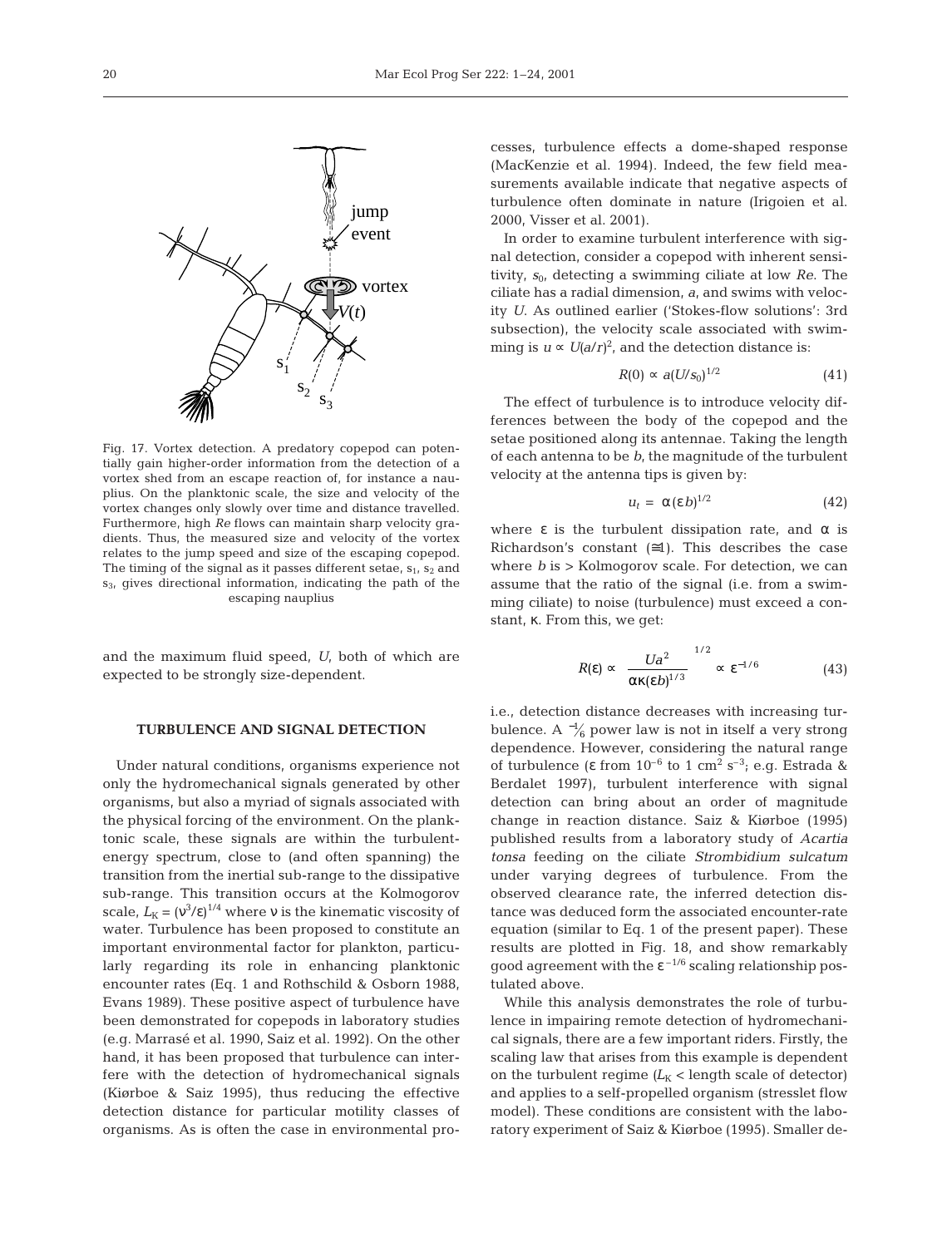tector-length scales (compared to  $L_K$ ), and different motility modes will be susceptible to turbulence to a greater or lesser degree. Secondly, biological factors also play a role, from switching of feeding behaviour (e.g. Costello et al. 1990, Marrasé et al. 1990) to the bioenergetics of living in turbulent conditions (e.g. Saiz et al. 1992).

## **CONCLUSIONS**

The purpose of this work has been largely to summarise and review the physics associated with hydromechanical signals that can potentially be generated and detected by zooplankton. A summary of the flow perturbations arising from different classes of motion is provided in Table 3, and it is hoped that this summary will become a useful tool for plankton researchers in the future. The summary, however, does not claim to be exhaustive. There is a large class of processes, particularly in the inertial-turbulent range, which are poorly understood and which can have important influences on how plankton perceive and interact with their environment. An important case in point is the production of vortices by fleeing copepods ('Swimming at high Reynolds number'; Copepod escape jumps). Moreover, the treatment here is highly idealised. While some plankton are essentially spherical in shape, others are not. This is certainly the case for copepods. Thus, drag and other body-form forces such as lift can certainly be different than for a sphere. Likewise thrust is applied not as a point force but distributed over a volume of space. While detailed observations (e.g. by van Duren 2000) and advanced computer models (e.g. by Jiang et al. 1999) are currently addressing these factors, it remains difficult to say what the overall effect is. It is only possible to make a few quantitative comparisons of the theoretical analysis with actual observations. In less well-documented cases, examples using realistic parameters have demonstrated the underlying mechanisms and feasibility of the remote detection of hydromechanical signals in the plankton.

An important part of this work is to advance the paradigm that different modes of plankton motility and behaviour generate different classes of hydromechanical signals that attenuate differently in space. That is, the hydromechanical signal generated by a self-propelled organism is different from that generated by a feeding current, that is different again to that generated by a passive particle entrained in a deforming flow. Given that detection is triggered when the velocity between the detector and fluid exceeds some threshold, scaling laws can be constructed for hydromechanical detection in the plankton as a function of motility modes. These results are summarised in Table 4, which summarizes the 2 sets of detection dis-



Fig. 18. *Acartia tonsa.* Estimated reaction distance, *R* (cm), as a function of dissipation rate, ε (cm<sup>2</sup> s<sup>-3</sup>), for the copepod feeding on the ciliate *Stromidium sulcatum* in a laboratory study (Kiørboe & Saiz 1995). Reaction distance estimated from observed clearance rates,  $β_0$  and by numerically solving the encounter equation  $\beta_0 = \pi R^2 (U^2 + 2\alpha^2 (\epsilon R)^{2/3})^{1/2}$ . The Kolmogorov scale ranges from about 1 mm to 100 µm, which is

≤ the length scale of *A. tonsa* (antenna span, 2*b* = 2 mm)

tance scaling relations as a function of the relative size of the detector *(b)* and the detected organism *(a)*. When the organism generating the hydromechanical signal is much smaller than that detecting it  $(a \ll b)$ , only the absolute velocity disturbance need be considered. However, when the organism generating the disturbance becomes comparable or larger in size that the detector  $(a \ge b)$  the motion of the detector as a whole becomes important. In this case, the pertinent signal strength becomes the product of the gradient of the velocity (more properly the deformation rate) and the detector length scale.

Table 4. Summary of the detection distance scaling for different motility modes. *U* is the speed of the translating body, and *a* is its radial dimension. Detector length scale is *b*, and detection is triggered when the velocity difference between the detector and fluid exceeds the sensitivity threshold *s*

| Re   | Example                                  | $a \ll b$                                                                            | $a \geq b$                                                             |
|------|------------------------------------------|--------------------------------------------------------------------------------------|------------------------------------------------------------------------|
| Low  | Sinking particle<br>Feeding current      |                                                                                      | $rac{U}{s}$ $\left( ab\frac{U}{s}\right)^{1/2}$                        |
|      | Self-propelled organism                  |                                                                                      | $\left(a\frac{U}{s}\right)^{1/2}$ $\left(a^2b\frac{U}{s}\right)^{1/3}$ |
|      | Inert particle in a<br>feeding current   | $\left(a^3b\frac{U}{c}\right)^{1/2}$                                                 |                                                                        |
| High | Attacking fish<br>or escaping<br>copepod | Front $a\left(\frac{U}{s}\right)^{1/3} \left(a^3b\frac{U}{s}\right)^{1/4}$<br>Behind |                                                                        |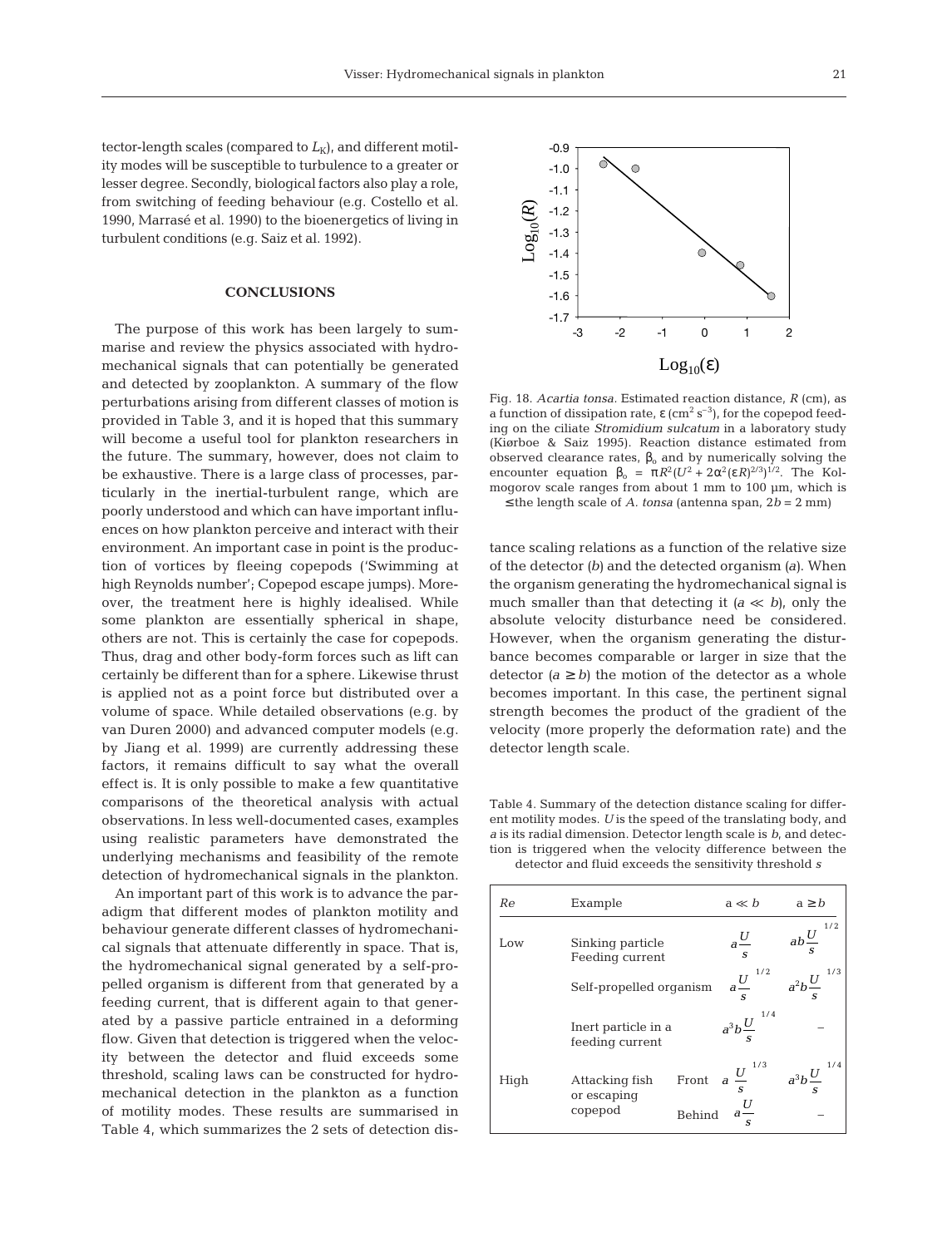The models considered here are idealised not only as regards hydrodynamics but also in regard to the biological aspects of signal detection and response. The rationale of concentrating on the signal strength of a single detector highlights the feasibility of using hydromechanical signals for remote detection. However, a wide range of biological factors also play important roles. These range from how signals are detected (e.g. setal bending and enervation, susceptibility to other components of the signal such as displacement, acceleration, and chemical stimuli) through signal processing (e.g. timing and spatial separation of multiple stimuli) to behavioural response (e.g. habituation to stimuli, motivational state of predator and prey). For instance, simply detecting a signal falls far short of using the information content of the signal to locate a potential prey, predator or mate. For this, multiple detectors should be considered. Copepods often have a whole array of detectors projecting into the surrounding fluid, principally the first antennae and the array of setae spanning them. Indeed, a spatial array of sensors is found in many species, e.g. chaetognaths have mechanoreceptors positioned along the whole length of their bodies. An earlier section ('Stokes flow solutions'; Directional information) briefly considers a simple case for a copepod locating a small swimming organism. Key to this is that copepod setae appear to be sensitive to the direction of velocity disturbances. Furthermore, a higher degree of information can potentially be gathered by the position, number and timing of setal excitation in discerning the location, size and velocity of the organism from which the hydromechanical signal emanates.

Finally, the idealised nature of the models presented here (spherical body shape, simple force distribution, and single detector), while far from perfect, yields a transparent and quantifiable prediction of the detection scale associated with hydromechanical signals in the plankton. This is achieved with a minimum number of parameters: body size (of both generator and detector), speed, and detector sensitivity. Using this analysis and known parameter values, the feasibility of detection has been demonstrated for copepods detecting other copepods' feeding currents, swimming ciliates and rotifers as well as approaching fish larvae. These examples are well supported by observations. Less well-documented is the detection of inert particles entrained into a feeding current. The analysis shows that in principle this is feasible, suggesting that in addition to being a means of transporting food towards its mouth parts, a copepod's feeding current can also act as part of its remote detection system. In a similar manner, an inert particle can in principle be detected by a free-swimming copepod through a measurable perturbation of the copepod's own flow field. Although

not specifically explored here, the same process can be expected to be active for a sinking copepod passing a non-sinking particle. Thus, even planktonic organisms that are totally inactive (do not swim, sink or generate a feeding current) can still be detected hydromechanically by copepods.

*Acknowledgements.* I would like to thank Thomas Kiørboe, Peter Tiselius, Markku Viitasalo and George Jackson for their interest, encouragement and comments in preparing this manuscript. I would also like to thank Hiroaki Saito for his comments and for translating some Japanese text for me. This study was part of PROVESS (Processes Of Vertical Exchange in Shelf Seas), an EU-funded project under the MAST III programme (contract number MAS3-CT97-0159).

# LITERATURE CITED

- Batchelor GK (1967) An introduction to fluid dynamics. Cambridge University Press, Cambridge
- Berg HC (1993) Random walks in biology. Princeton University Press, Princeton, NJ
- Bundy MH, Paffenhöfer GA (1993) Innervation of copepod antennules investigated using laser scanning confocal microscopy. Mar Ecol Prog Ser 102:1–14
- Bundy MH, Gross TF, Vanderploeg HA, Strickler JR (1998) Perception of inert particles by calanoid copepods: behavioral observations and a numerical model. J Plankton Res 20:2129–2152
- Buskey EJ (1984) Swimming pattern as an indicator of the roles of copepod sensory systems in the recognition of food. Mar Biol 79:165–175
- Caparroy P, Pérez MT, Carlotti F (1998) Feeding behaviour of *Centropages typicus* in calm and turbulent conditions. Mar Ecol Prog Ser 168:109–118
- Childress S (1981) Mechanics of swimming and flying. Cambridge University Press, Cambridge
- Childress S, Koehl MAR, Miksis M (1987) Scanning currents in Stokes flow and the efficient feeding of small organisms. J Fluid Mech 177:407–426
- Clift R, Grace JR, Webber ME (1978) Bubbles, drops and particles. Academic Press, San Diego, CA
- Costello JH, Strickler JR, Marrasé C, Trager G, Zeller R, Freise AJ (1990) Grazing in a turbulent environment: behavioural response of the calanoid copepod *Centropages hamatus*. Proc Natl Acad Sci USA 87:1648–1652
- Costello JH, Loftus R, Waggett R (1999) Influence of prey detection on capture sucess for the ctenophore *Mnemiopsis leidyi* feeding upon adult *Acartia tonsa* and *Oithona colcarva* copepods. Mar Ecol Prog Ser 191:207–216
- Csanady GT (1973) Turbulent diffusion in the environment. D. Reidel, Dordrecht
- DeMott WR, Watson MD (1991) Remote detection of algae by copepods: response to algal size, odors and motility. J Plankton Res 13:1203–1222
- Denny MW (1993) Air and water: the biology and physics of life's media. Princeton University Press, Princeton, NJ
- Doall MH, Colin SP, Yen J, Strickler JR (1998) Locating a mate in 3D: the case of *Temora longicornis*. Philos Trans R Soc Lond Biol Sci 353:681–687
- Emlet RB, Strathman RR (1985) Gravity, drag, and feeding currents of small zooplankton. Science 228:1016–1017
- Estrada M, Berdalet E (1997) Phytoplankton in a turbulent world. Sci Mar 61:125–140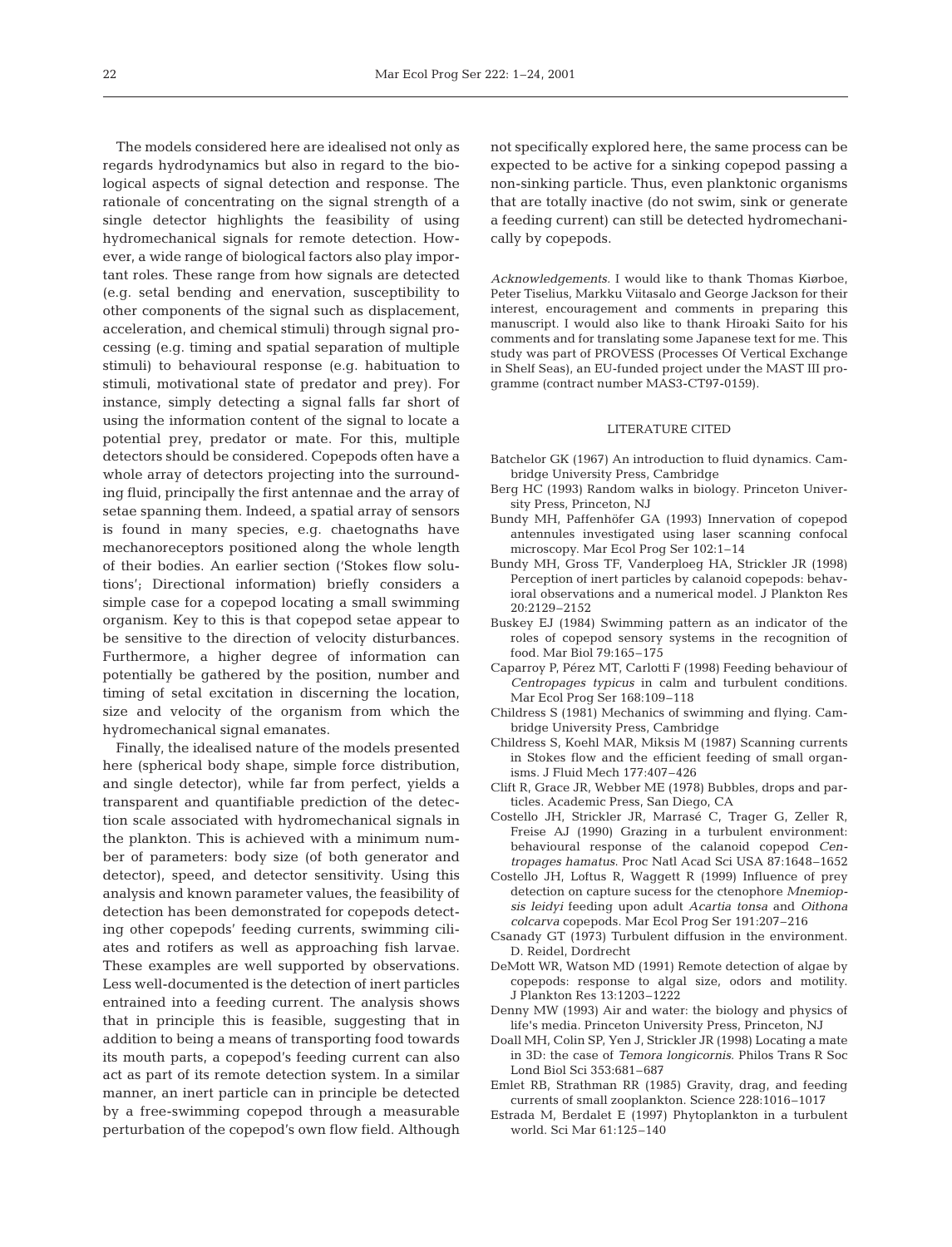- Evans GT (1989) The encounter speed of moving predator and prey. J Plankton Res 11:415–417
- Feigenbaum D, Reeve MR (1977) Prey detection in the Chaetognatha: response to a vibrating probe and experimental determination of attack distance in large aquaria. Limnol Oceanogr 22:1052–1058
- Fenchel T, Jonsson PR (1988) The functional biology of *Strombidium sulcatum*, a marine oligotrich ciliate (Ciliophora, Oligotrichina). Mar Ecol Prog Ser 48:1–15
- Fields DM, Yen J (1997a) Implications of the feeding current structure of *Euchaeta rimana*, a carnivorous pelagic copepod, on the spatial orientation of their prey. J Plankton Res 19:79–95
- Fields DM, Yen J (1997b) The escape behaviour of marine copepods in response to a quantifiable fluid mechanical distrurbance. J Plankton Res 19:1289–1304
- Fung JCH (1998) The effect of nonlinear drag on the settling velocity of particles in homogeneous isotropic turbulence. J Geophys Res 103:27905–27917
- Gallager SM (1993) Hydrodynamic disturbances produced by small zooplqankton: case study for the veliger larva of a bivalve mollusc. J Plankton Res 15:1277–1296
- Gilbert JJ (1994) Jumping behavior in the oligotrich ciliates *Strombilium velox* and *Halteria grandinella*, and its significance as a defense against rotifer predators. Microb Ecol 27:189–200
- Gill CW (1985) The response of a restrained copepod to tactile stimulation. Mar Ecol Prog Ser 21:121–125
- Gill CW, Poulet SA (1988) Impedance traces of copepod appendage movements illustrating sensory feeding behaviour. Hydrobiologia 167/168:303–310
- González HE, Smetacek V (1994) The possible role of the cyclopoid copepod *Oithona* in retarding vertical flux of zooplankton faecal material. Mar Ecol Prog Ser 113:233–246
- Gries T, Jöhnk K, Fields DM, Strickler JR (1999) Size and structure of 'footprints' produced by *Daphnia*: impact of animal size and density gradient. J Plankton Res 21:509–523
- Haury LR, Kenyon DE, Brooks JR (1980) Experimental evaluation of the avoidance reaction of *Calanus finmarchicus*. J Plankton Res 2:187–202
- Hwang JS, Costello JH, Strickler JR (2000) Copepod grazing in turbulent flow: elevated foraging behaviour and habituation of escape responses. J Plankton Res 16:421–431
- Irigoien X, Harris RP, Head RN (2000) Does turbulence play a role in feeding and reproduction of *Calanus finmarchicus*. J Plankton Res 22:399–407
- Jack JD, Gilbert JJ (1993) Susceptibilities of different-sized ciliates to direct suppression by small and large cladocerans. Freshw Biol 29:19–29
- Jackson GA (1990) A model of the formation of marine algal flocs by physical coagualtion processes. Deep-Sea Res 37: 1197–1211
- Jackson GA (1993) Flux feeding as a possible mechanism for zooplankton grazing and its implications for vertical flux. Limnol Oceanogr 38:1328–1331
- Jakobsen HH (2001) Escape response of planktonic protists to fluid mechanical signals. Mar Ecol Prog Ser 214:67–78
- Jiang H, Meneveau C, Osborn TR (1999) Numerical study of the feeding current around a copepod. J Plankton Res 21: 1391–1421
- Jonsson PR, Tiselius P (1990) Feeding behaviour, prey detection and capture efficiency of the copepod *Acartia tonsa* feeding on planktonic ciliates. Mar Ecol Prog Ser 60:35–44
- Jonsson PR, André C, Lindegarth M (1991) Swimming behaviour of marine bivalve larvae in a flume boundary-layer flow: evidence for near-bottom confinement. Mar Ecol Prog Ser 79:67–76
- Kalmijn AJ (1988) Hydrodynamic and acoustic field detection. In: Atema J, Fay RR, Popper AN, Tavolga WN (eds) Sensory biology of aquatic organisms. Springer-Verlag, New York, p 83–130
- Kamykowski D, Reed RE, Kirkpatrick GJ (1992) Comparison of sinking velocity, swimming velocity, rotation and path characteristics among six marine dinoflagellates. Mar Biol 113:319–328
- Kerfoot WC (1978) Combat between predatory copepods and their prey: *Cyclops*, *Epischura* and *Bosmina*. Limnol Oceanogr 23:1102
- Kessler JO (1986) The external dynamics of swimming microorgainisms. Prog Phycol Res 4:258–307
- Kim S, Karrila SJ (1991) Microhydrodynamics. Butterworth-Heinemann, Boston, MA
- Kiørboe T, Saiz E (1995) Planktivorous feeding in calm and turbulent environments, with emphasis on copepods. Mar Ecol Prog Ser 122:135–145
- Kiørboe T, Visser AW (1999) Predator and prey perception in copepods due to hydromechanical signals. Mar Ecol Prog Ser 179:81–95
- Kiørboe T, Saiz E, Visser AW (1999) Hydrodynamic signal perception in the copepod *Acartia tonsa*. Mar Ecol Prog Ser 179:97–111
- Kirk KL (1985) Water flows produced by *Daphnia* and *Diaptomus*: implications for prey selection by mechanosensory predators. Limnol Oceanogr 30:679–686
- Kirk KL, Gilbert JJ (1988) Escape behavior of *Polyarthra* in response to artificial flow stimuli. Bull Mar Sci 43:551–560
- Koehl MAR, Strickler JR (1981) Copepod feeding currents: food capture at low Reynolds number. Limnol Oceanogr 26:1062–1073
- Landry MR (1980) Detection of prey by *Calanus pacificus*: implications of the first antennae. Limnol Oceanogr 25: 545–549
- Leal LG (1992) Laminar flow and convective transport processes. Butterworth-Heinemann, Boston, MA
- Legier-Visser MF, Mitchell JG, Okubo A, Fuhrman JA (1986) Mechanoreception in calanoid copepods. Mar Biol 90: 529–535
- Lenz PH, Hartline DK (1999) Reaction times and force production during escape behavior of a calanoid copepod, *Undinula vulgaris*. Mar Biol 133:249–258
- Lenz PH, Yen J (1993) Distal setal mechanoreception of the first antennae of marine copepods. Bull Mar Sci 53:170–179
- Lenz PH, Weatherby TM, Weber W, Wong KK (1996) Sensory specialization along the first antenna of a calanoid copepod, *Pleuromamma xiphias* (Crustacea). Mar Freshw Behav Physiol 27:221
- Lighthill J (1975) Mathematical biofluid dynamics. Society for Industrial and Applied Mathematics, Philadelphia, PA
- Lighthill J (1978) Waves in fluids. Cambridge University Press, Cambridge
- MacKenzie BR, Miller TJ, Cyr S, Leggett WC (1994) Evidence for a dome-shaped relationship between turbulence and larval fish ingestion rates. Limnol Oceanogr 39:1790–1799
- Marrasé C, Costello JH, Granata TC, Strickler JR (1990) Grazing in a turbulent environment. II. Energy dissipation, encounter rates and efficacy of feeding currents in *Centropages hamatus*. Proc Natl Acad Sci USA 87:1653–1657
- Maxey MR, Riley JJ (1982) Equation of motion for a small rigid sphere in a nonuniform flow. Phys Fluids 26:883–889
- Maxworthy T (1972) The structure and stability of vortex rings. J Fluid Mech 51:15–32
- Montgomery JC, MacDonald JA (1987) Sensory tuning of lateral line receptors in aquatic fish to movements of planktonic prey. Science 235:195–196